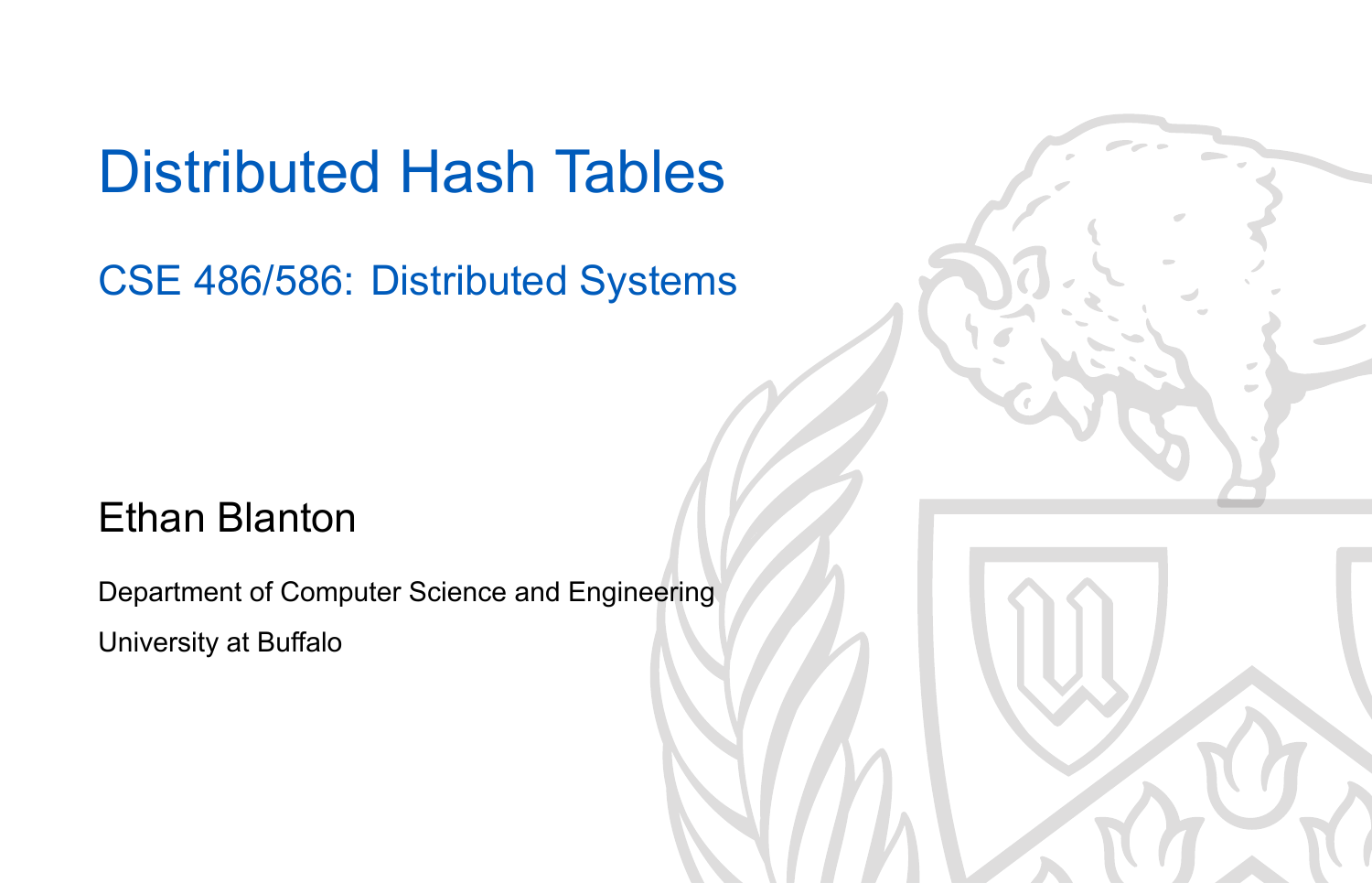# Content Addressing

Globally unique names can eliminate naming authorities.

If all names are globally unique, names cannot collide.

This means we must be able to choose globally unique names.

**Introduction DHT Overview Kademlia Commary Summary References** 

Content addressing is a solution for this!

In content addressing, an object's name is a cryptographic hash of its contents.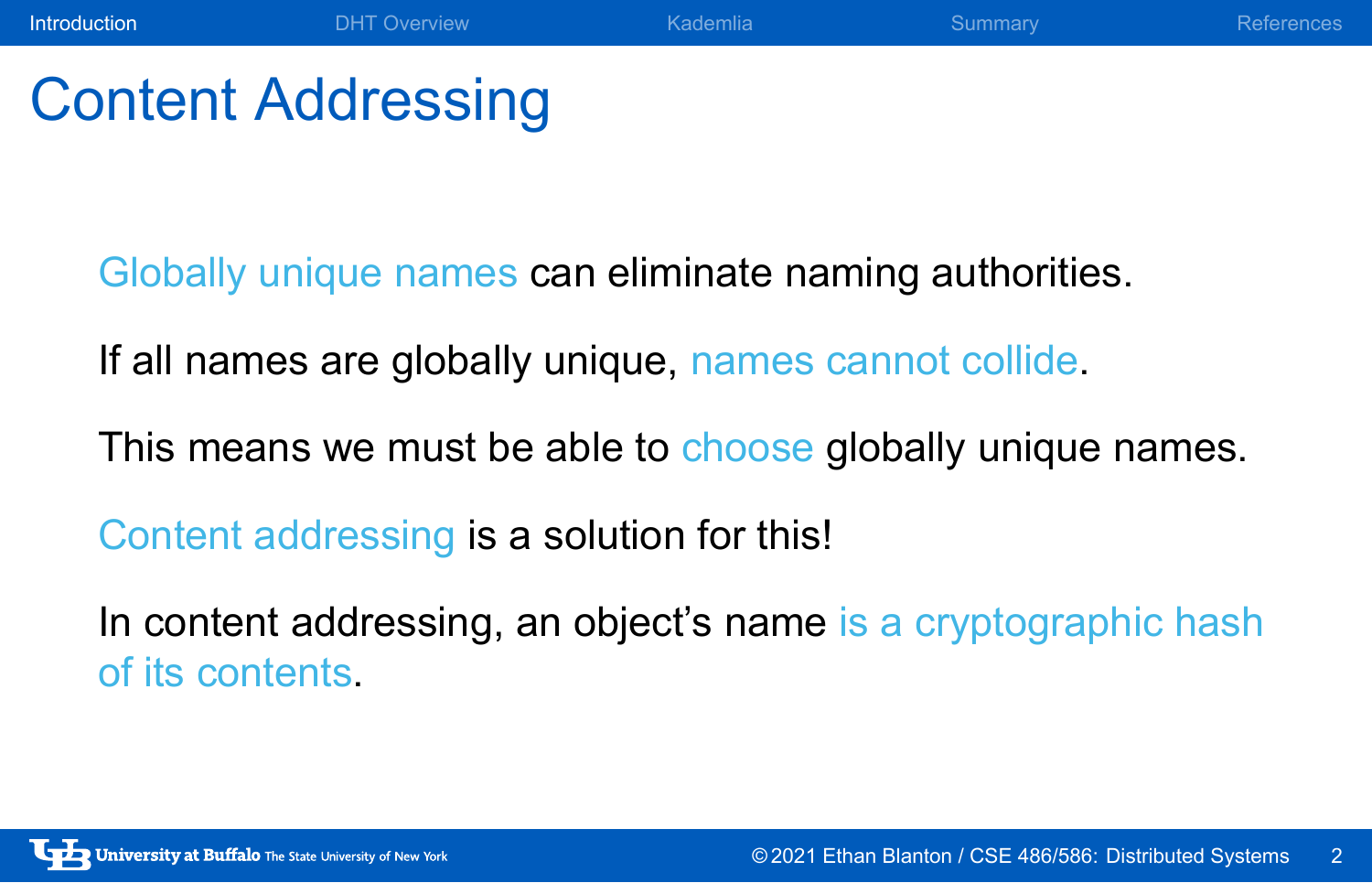# Cryptographic Hash Functions

Cryptographic hash functions compute a hash from an object.

**Introduction DHT Overview Kademlia Commart Commart References** 

This hash is of small, fixed size no matter the object size.

We will not cover hash functions carefully.

However, they have two properties that we care about:

- **Pre-image Resistance: It is infeasible to create an object** that maps to a hash, given the hash.
- Collision Resistance: It is extremely unlikely that two objects will hash to the same value.

These allow us to use hashes as globally unique names.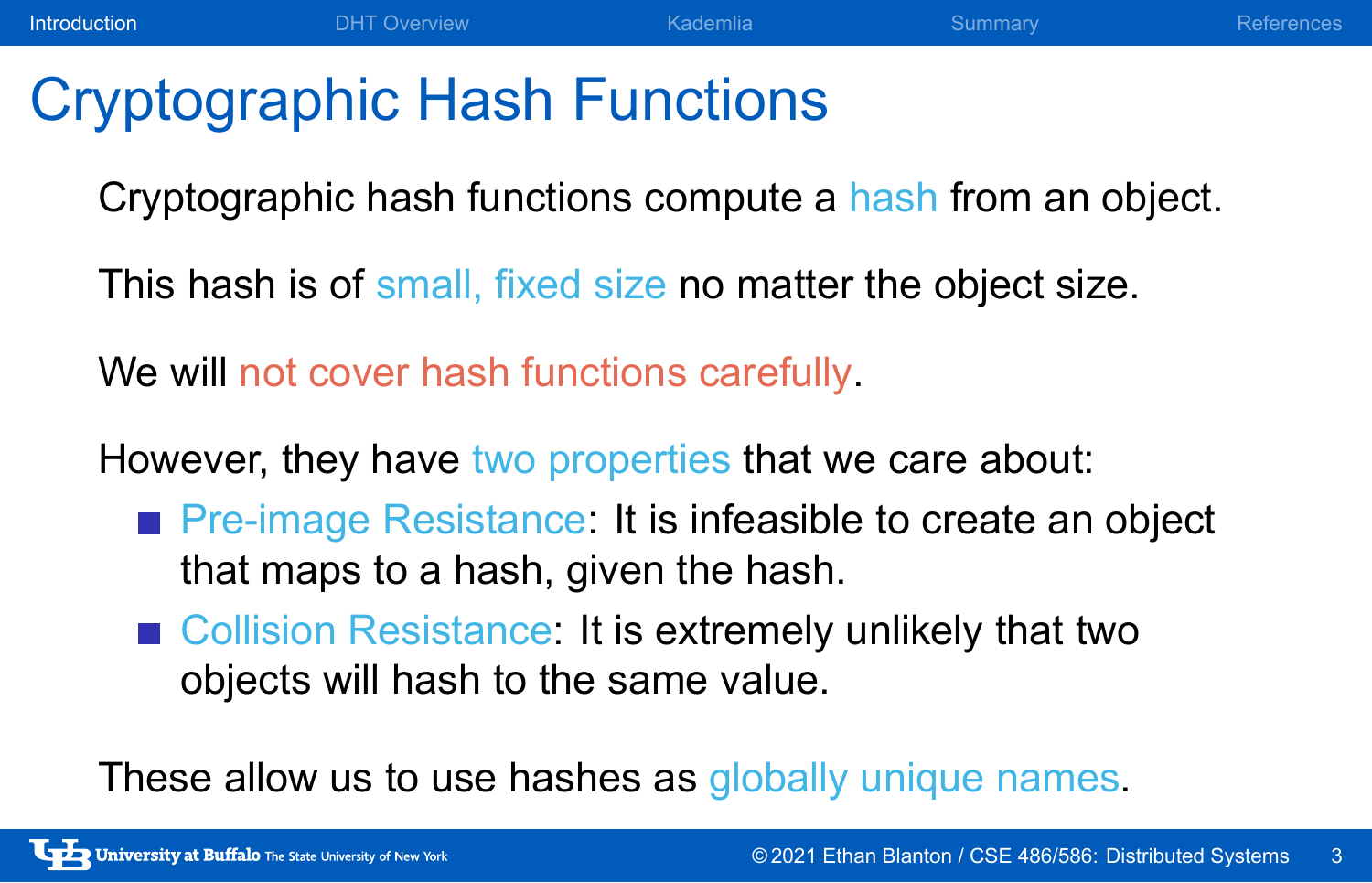# Distributed Hash Tables

Distributed Hash Tables (DHTs) are just what they sound like:

**Introduction DHT Overview Kademlia Commart Commart References** 

- hash tables (key-indexed key-value stores)
- distributed among multiple processes

Every key in a DHT is stored at one or more processes.

A value is stored alongside each key.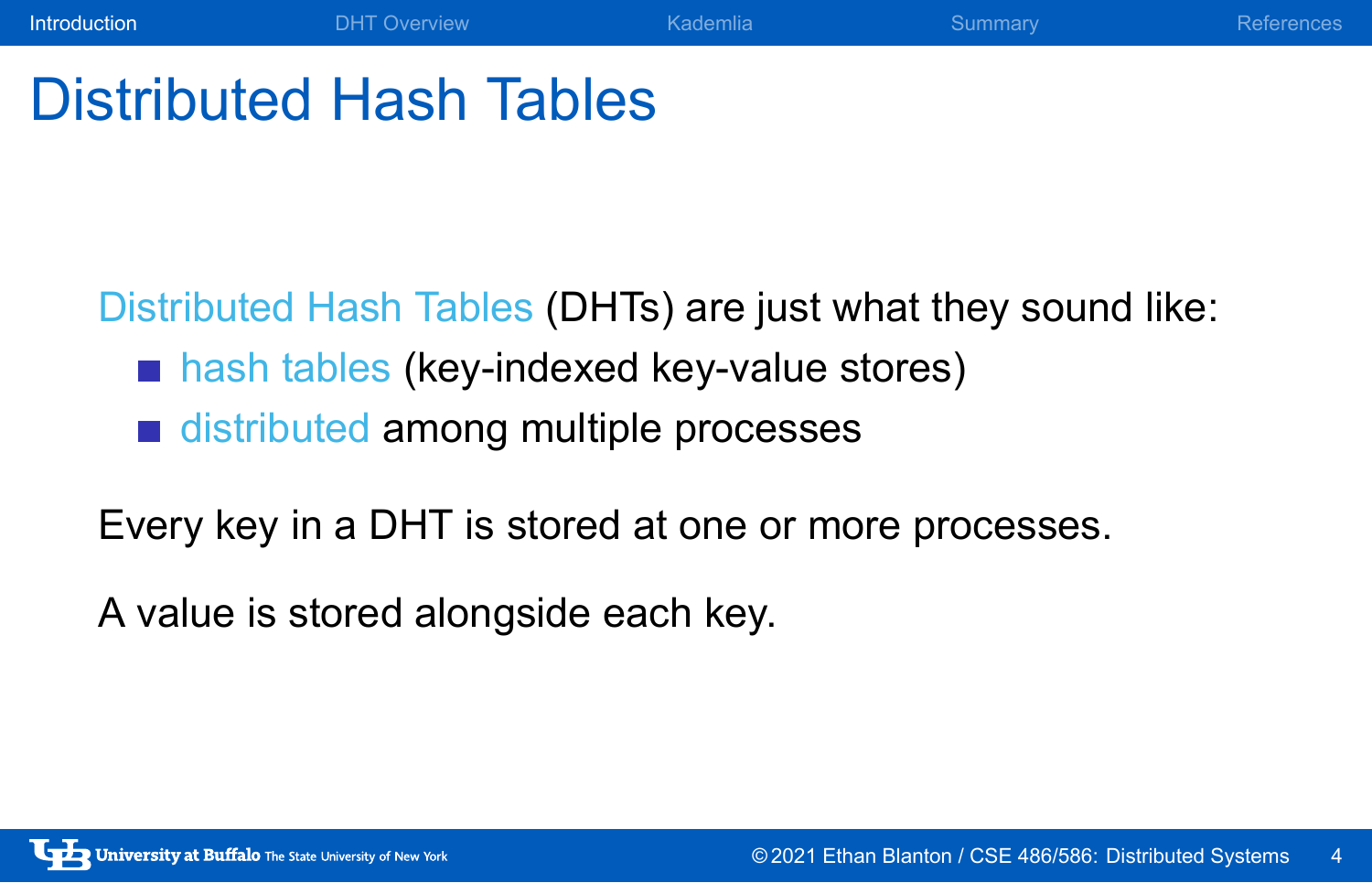# A History of DHTs

The DHT as a general data structure was introduced in 2001.<sup>1</sup>

Introduction **DHT Overview Kademlia Summary References** 

Three DHT designs came about at about the same time:

- $\Box$  CAN [3]
- Chord [6]
- **Pastry [4]**

They use different techniques, but have similar properties.

University at Buffalo The State University of New York

<sup>&</sup>lt;sup>1</sup>There had been some previous related work on content-addressed storage going back decades!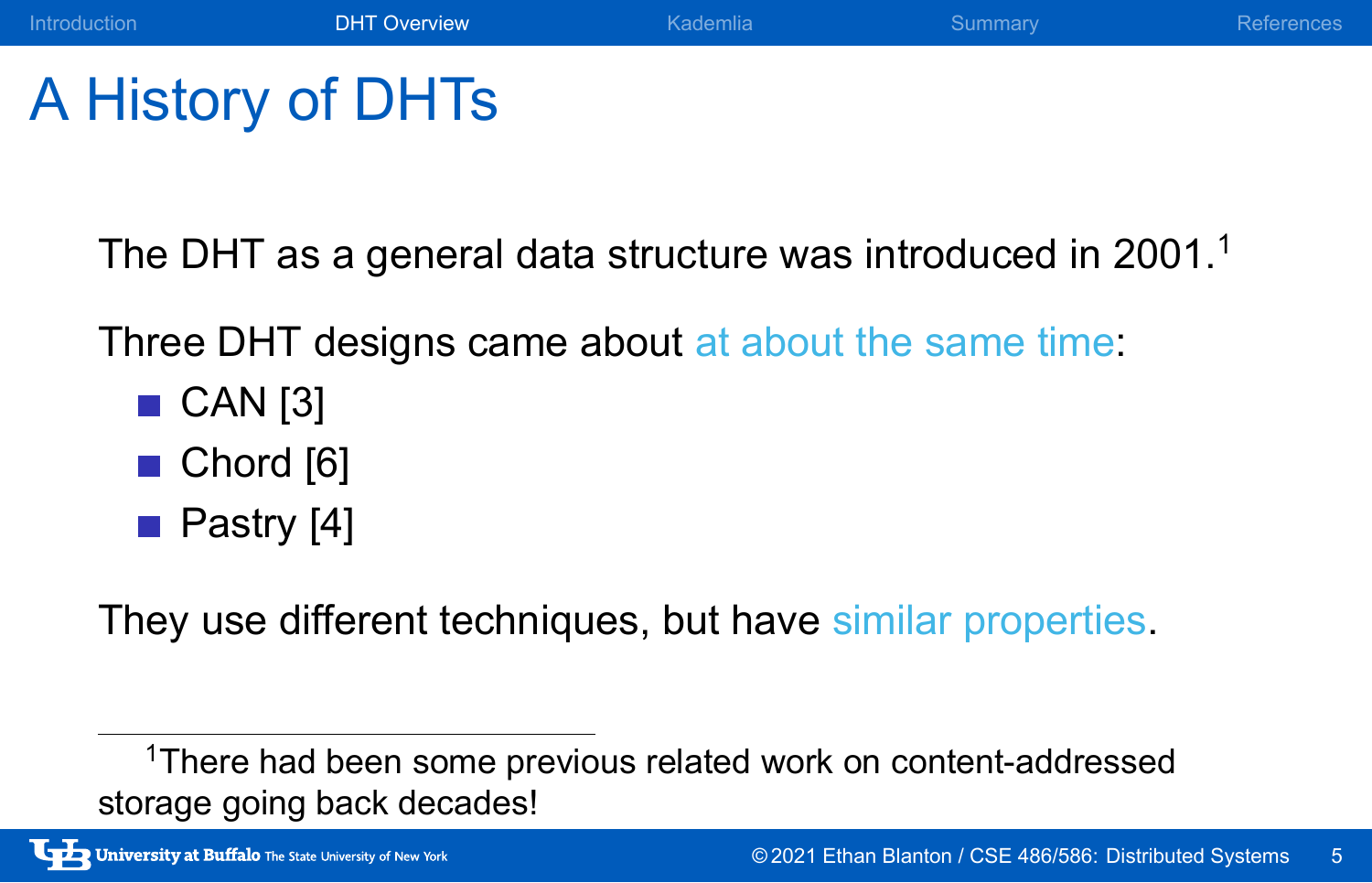# DHT Properties

All of those first-gen DHTs shared some properties:

- The set of participating nodes (processes) is dynamic
- **Finding a key requires an expected number of messages** logarithmic in the key space

Introduction **DHT Overview** Kademlia Summary References

- Some robustness to bad actors
- $\blacksquare$  Each node must know only a small portion of the key space

They differ moderately to significantly on how they achieve this.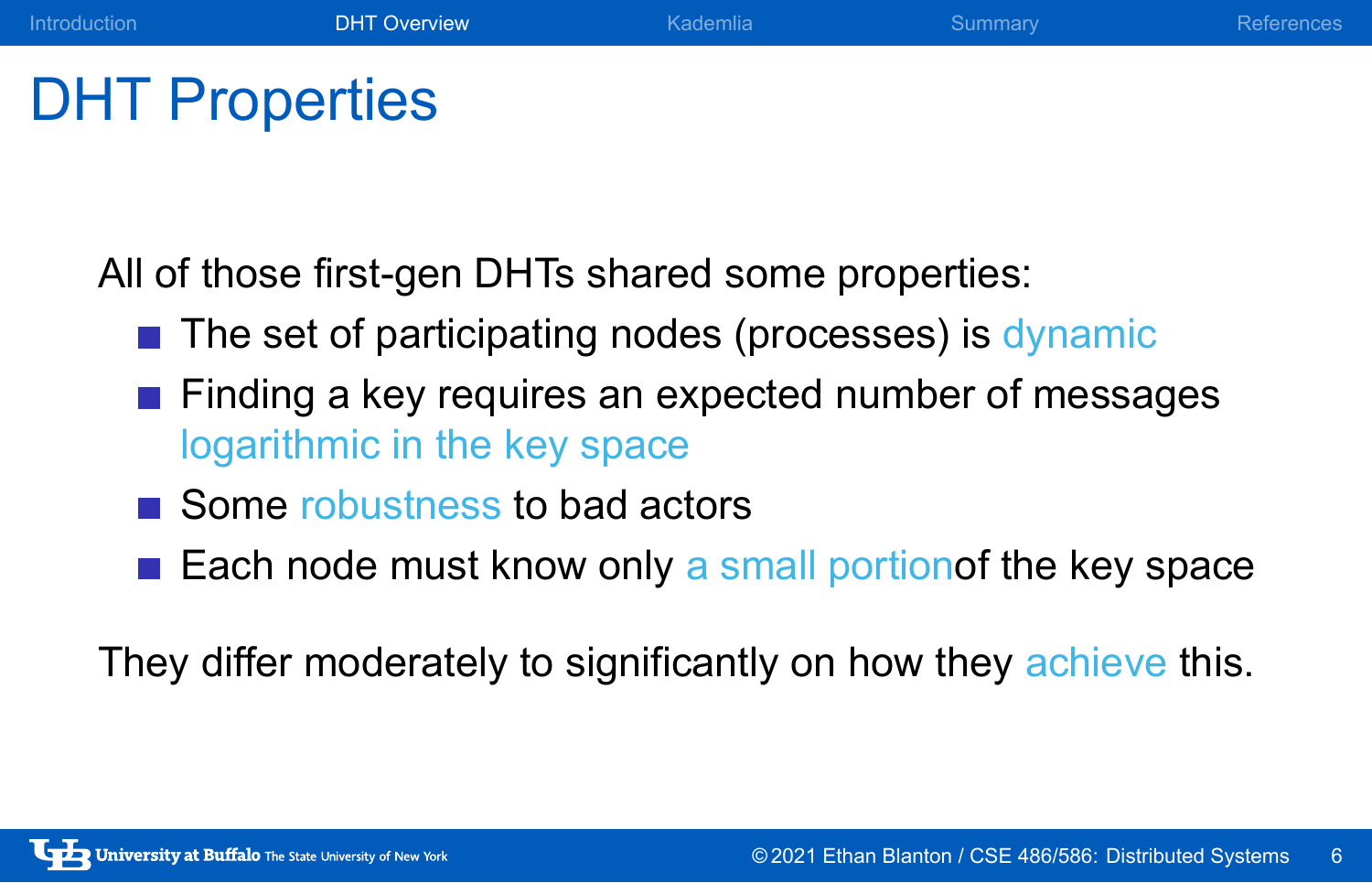Introduction **DHT Overview** Kademlia Summary References

# Key Space

Nodes are somehow distributed throughout the key space.

Values are stored (typically) at the closest node to their key.

Closest can be defined in many ways:

- CAN: Cartesian distance on a plane
- Chord: Distance around the circumference of a ring
- **Pastry: Similar to Chord**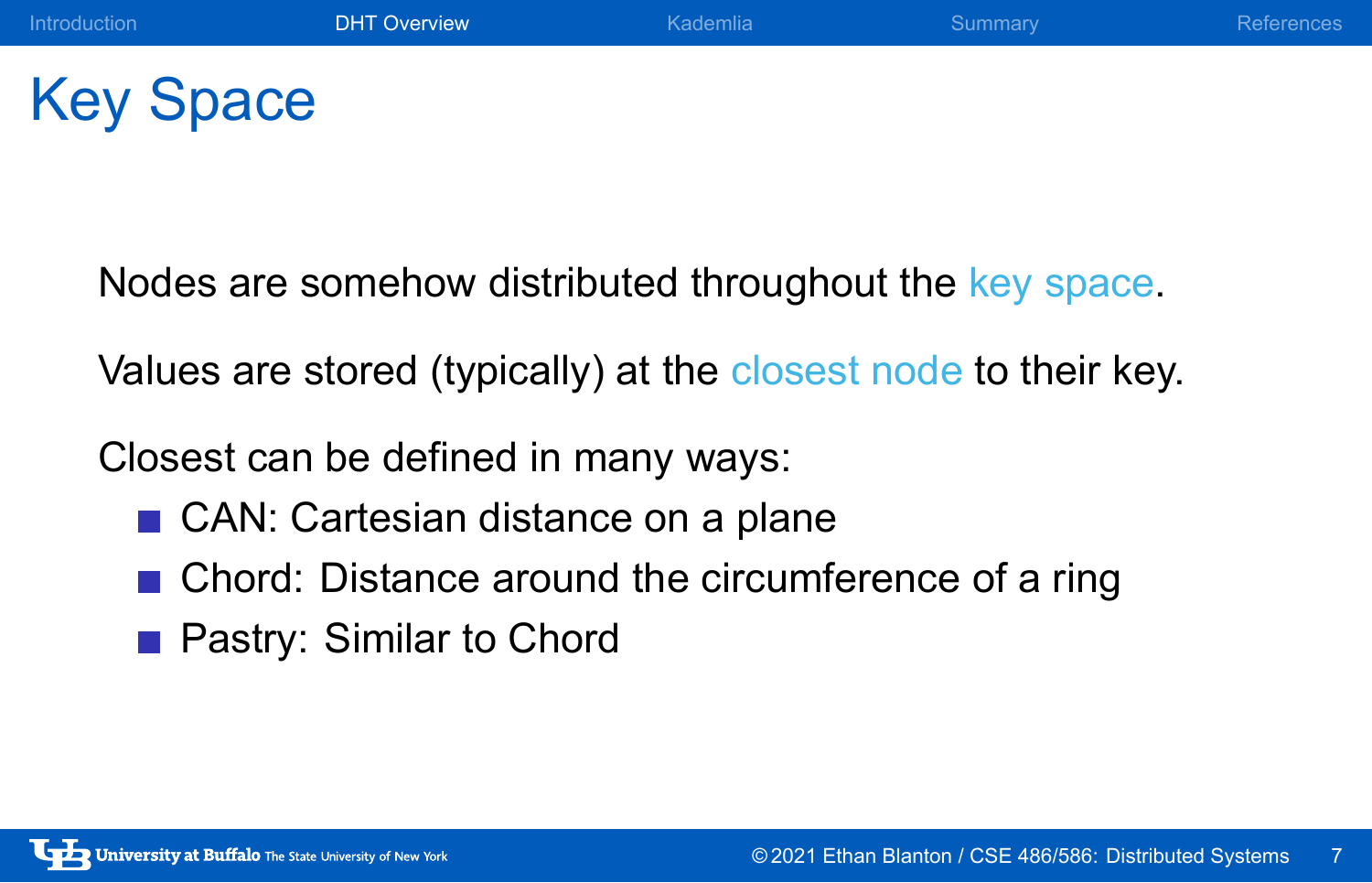# Value Storage

Hypothetically, DHTs can store any value.

In practice, they tend to store small identifiers.

For example, a URL at which a file can be retrieved.

Introduction **DHT Overview CONTAGE CONTAGE CONTAGE CONTAGE CONTAGE CONTAGE CONTAGE CONTAGE CONTAGE CONTAGE CONTAGE CONTAGE CONTAGE CONTAGE CONTAGE CONTAGE CONTAGE CONTAGE CONTAGE CONTAGE CONTAGE CONTAGE CONTAGE CONTAGE C** 

Some DHTs can store multiple values for robustness.

Storing large values is problematic: The value is stored by *someone else!*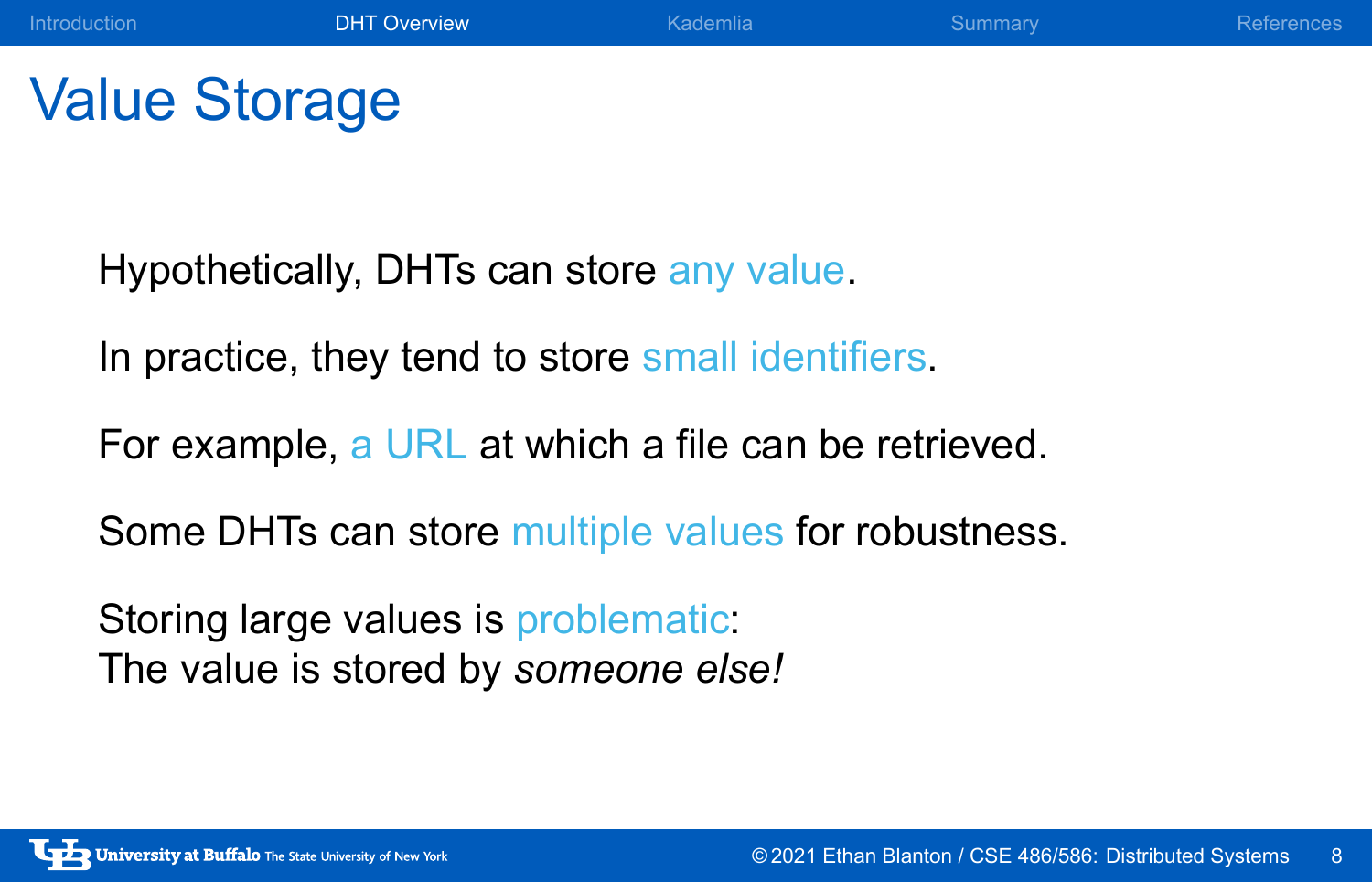# **Routing**

Nodes are distributed through the same key space as values.

Introduction **DHT Overview Kademlia Commary References** References

Every node keeps contact information for a small number of neighbor nodes distributed carefully through the key space.

Retrieving the value for a key involves iteratively:

- 1. Identify the closest node I know to the key
- 2. Ask that node for the closest node it knows to the key
- 3. Add that node to my set of known nodes
- 4. Repeat

Neighbor distribution ensures that every step makes progress.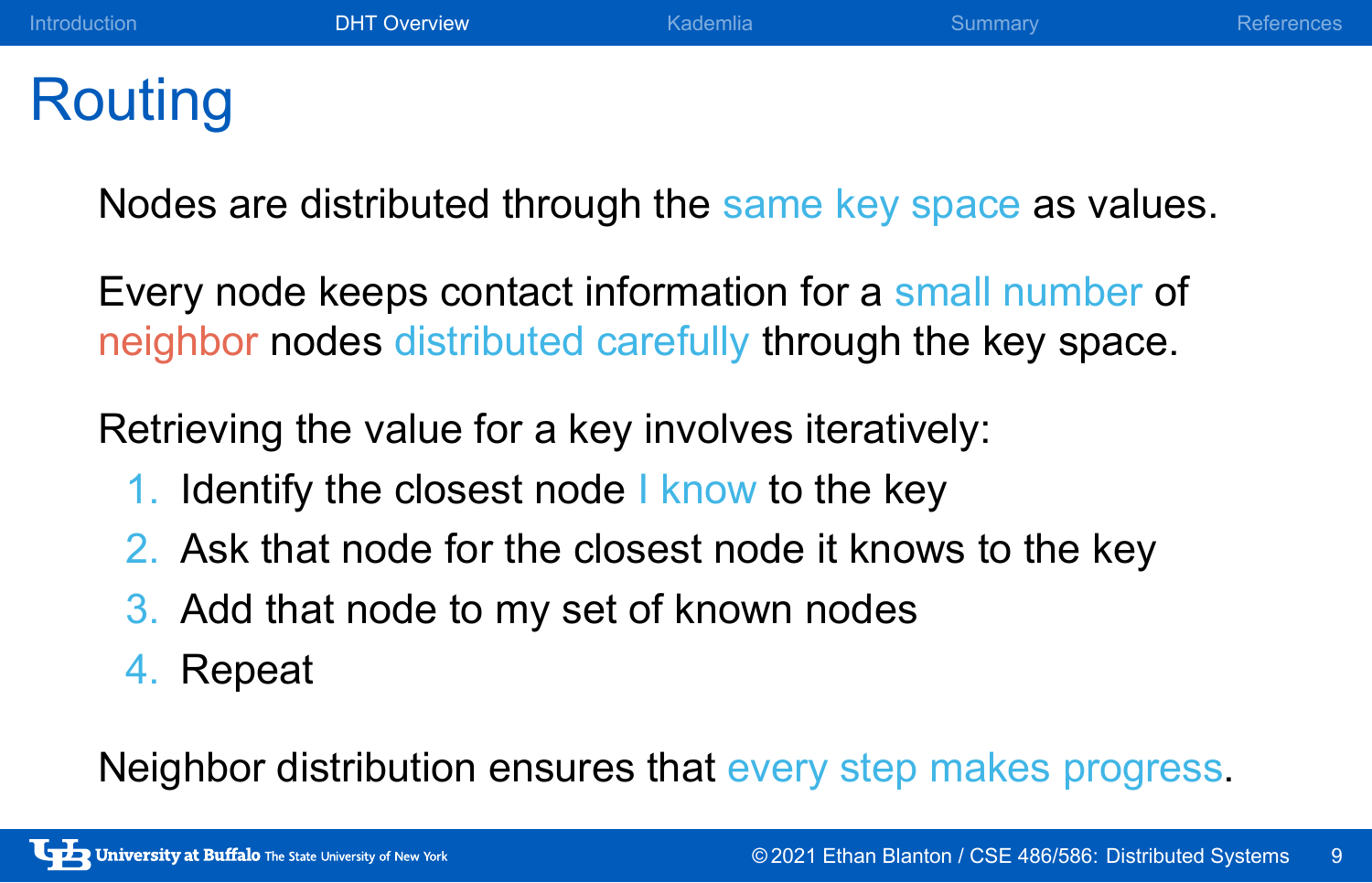# Introduction **DHT Overview Kademlia Commany** Summary References

# Uses

DHTs are used in many distributed applications:

- **BitTorrent**
- **Ethereum**
- **IFFS: The InterPlanetary File System**
- Amazon Dynamo (sort of)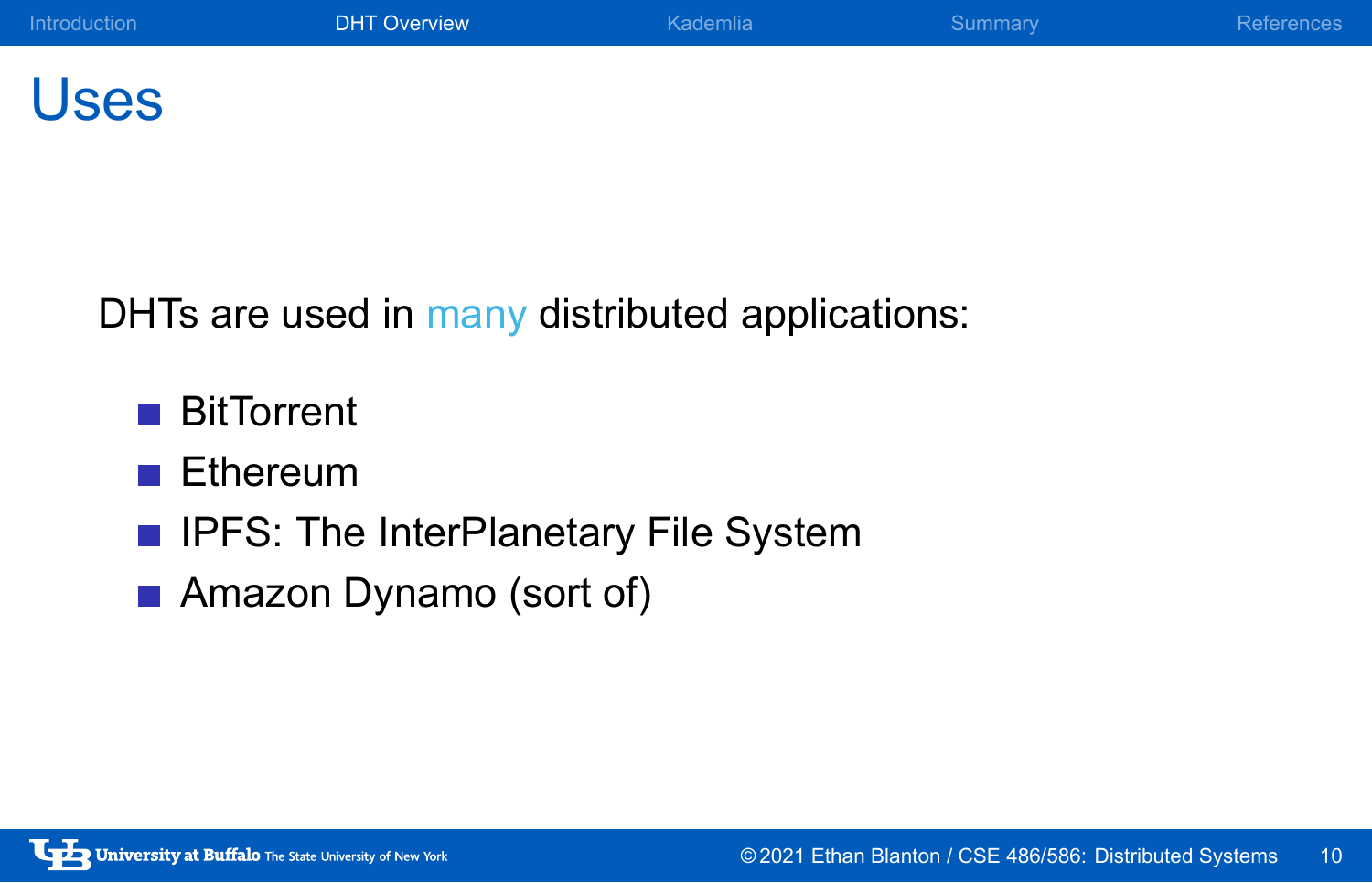## Kademlia

Kademlia [2] is a slightly newer (2002) DHT.

It builds on the early DHTs to provide some additional features:

Introduction **DHT Overview Kademlia Community** Summary References

- Nodes automatically learn about new nodes via queries
- $\blacksquare$  It prefers long-lived nodes in routing, protecting it from churn<sup>2</sup> and certain types of attacks

An extension, S/Kademlia, makes it more robust to attacks [1]

Kademlia is used in some high-profile projects (like BitTorrent and Ethereum).

<sup>2</sup>Nodes joining and leaving the network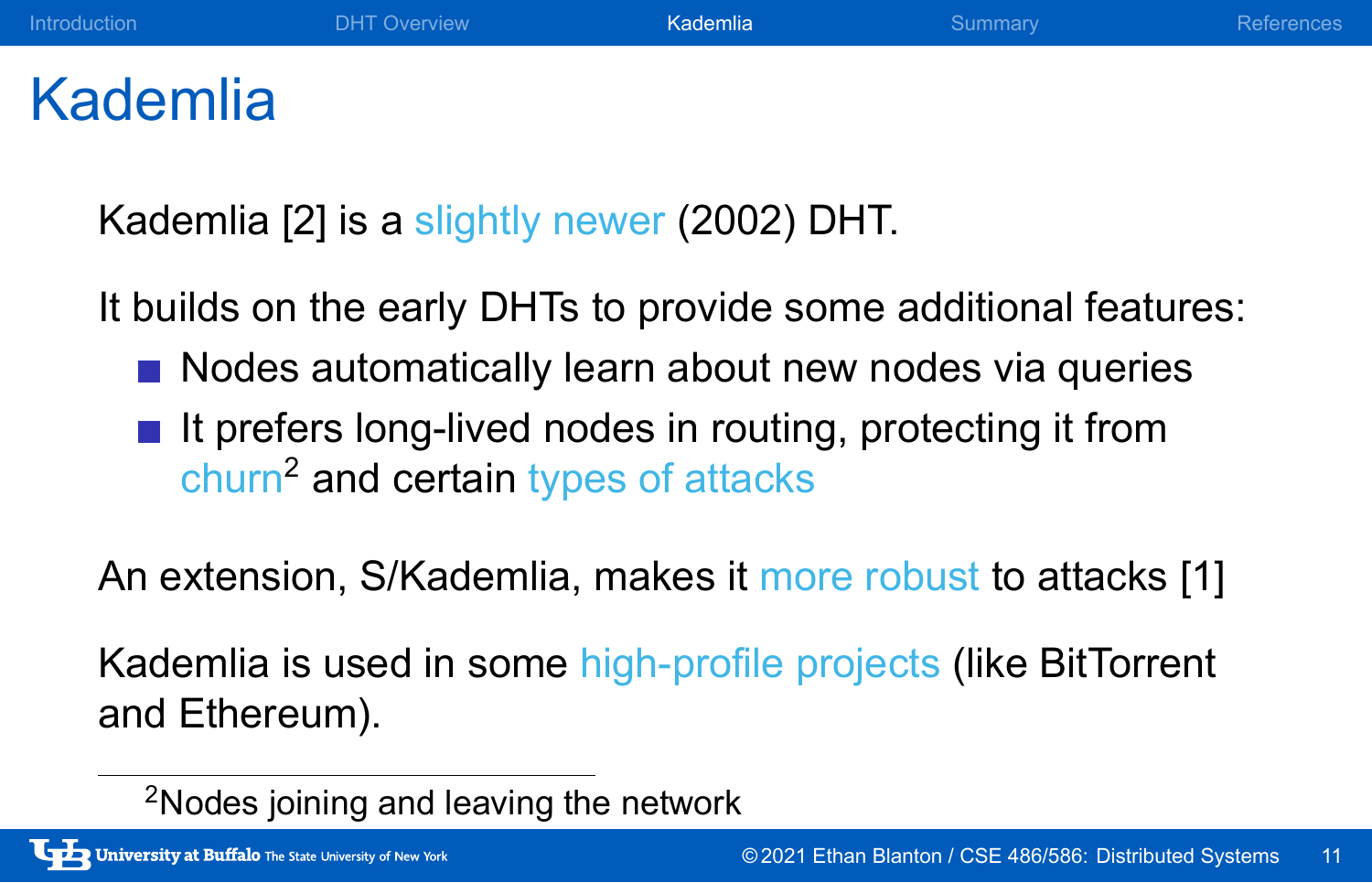# **Operations**

Kademlia offers four operations:

Ping: Checks a node address to see if it is online

Store: Stores a value at a node

Find-Node: Returns the *k* nodes known to the request recipient closest to an address.

Introduction **DHT** Overview **Kademlia Commary References** References

Find-Value: The same as Find-Node except the node sends only the value if it knows it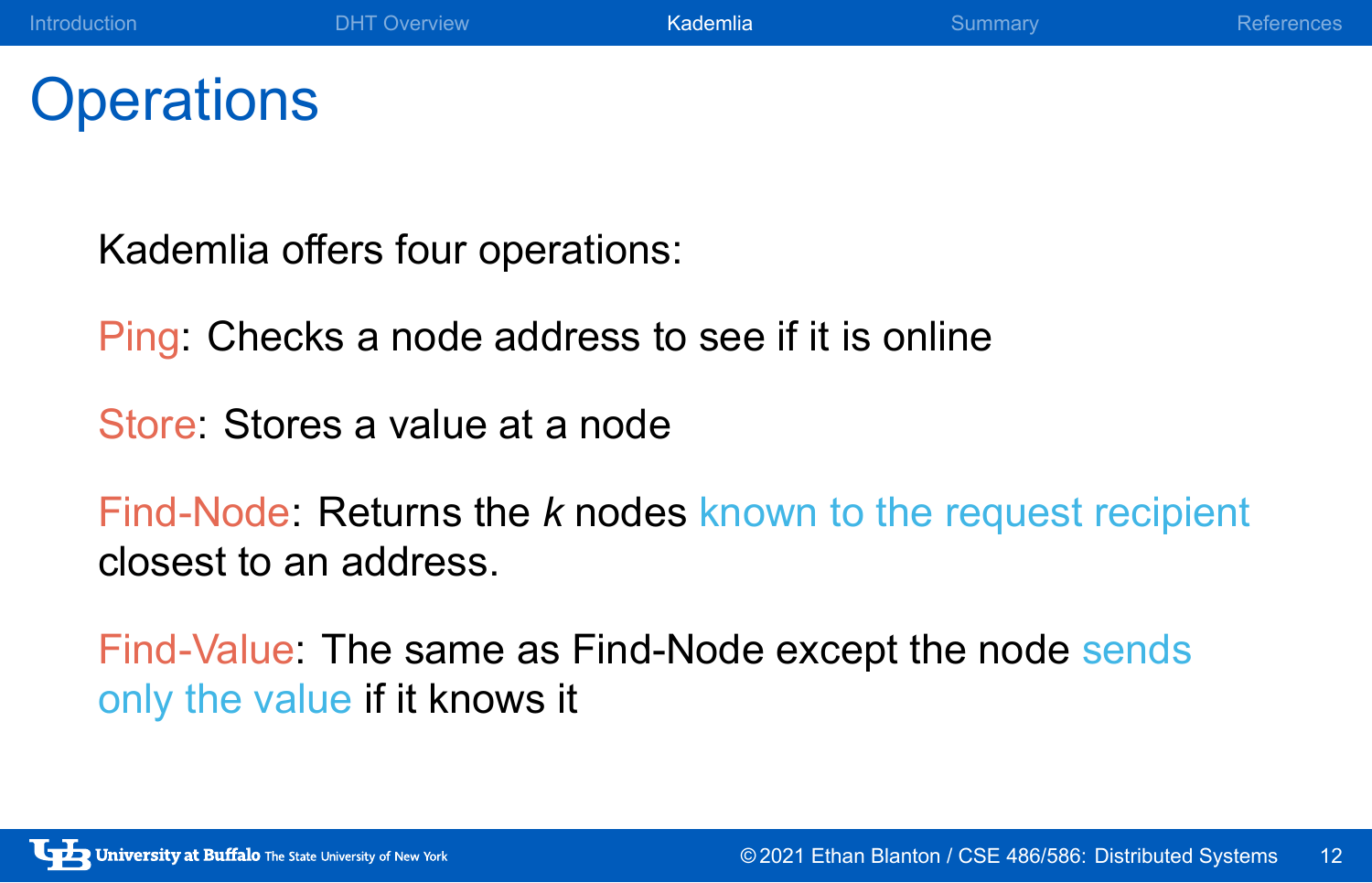# Key Space

Kademlia uses a 160-bit key space based on SHA-1 [5].

(It actually doesn't care where the keys come from.)

Choosing node keys can be complicated; S/Kademlia suggests a scheme not dissimilar to Bitcoin Proof-of-Work.

Introduction **DHT** Overview **Kademlia Commary References** References

The Kademlia key space is linear.

Each node divides the space into a tree of *k*-buckets.

XOR is used to compute distance in key space.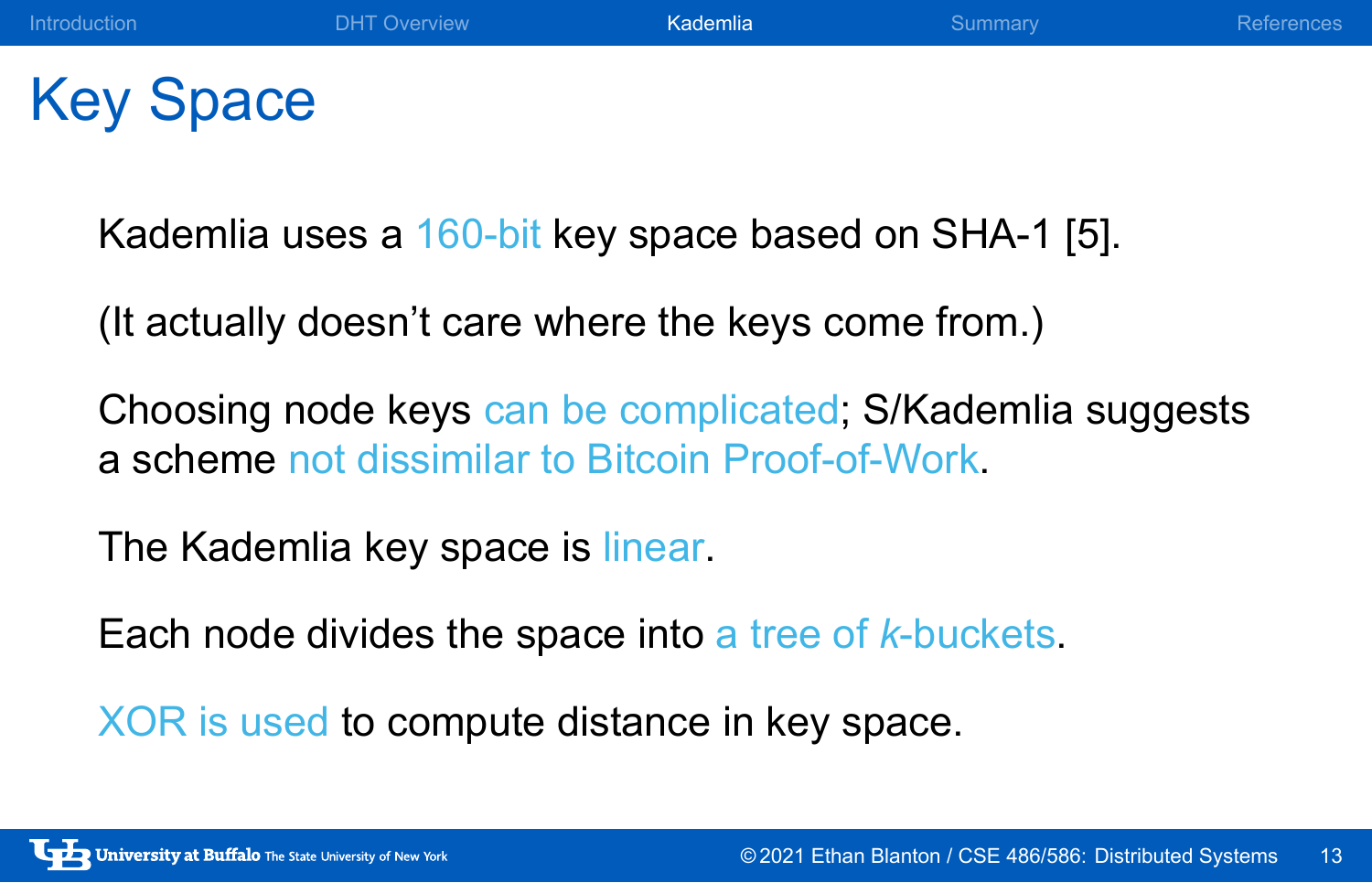

# *k*-Buckets

Suppose a node *n*'s address (key) begins with the bits 0011....

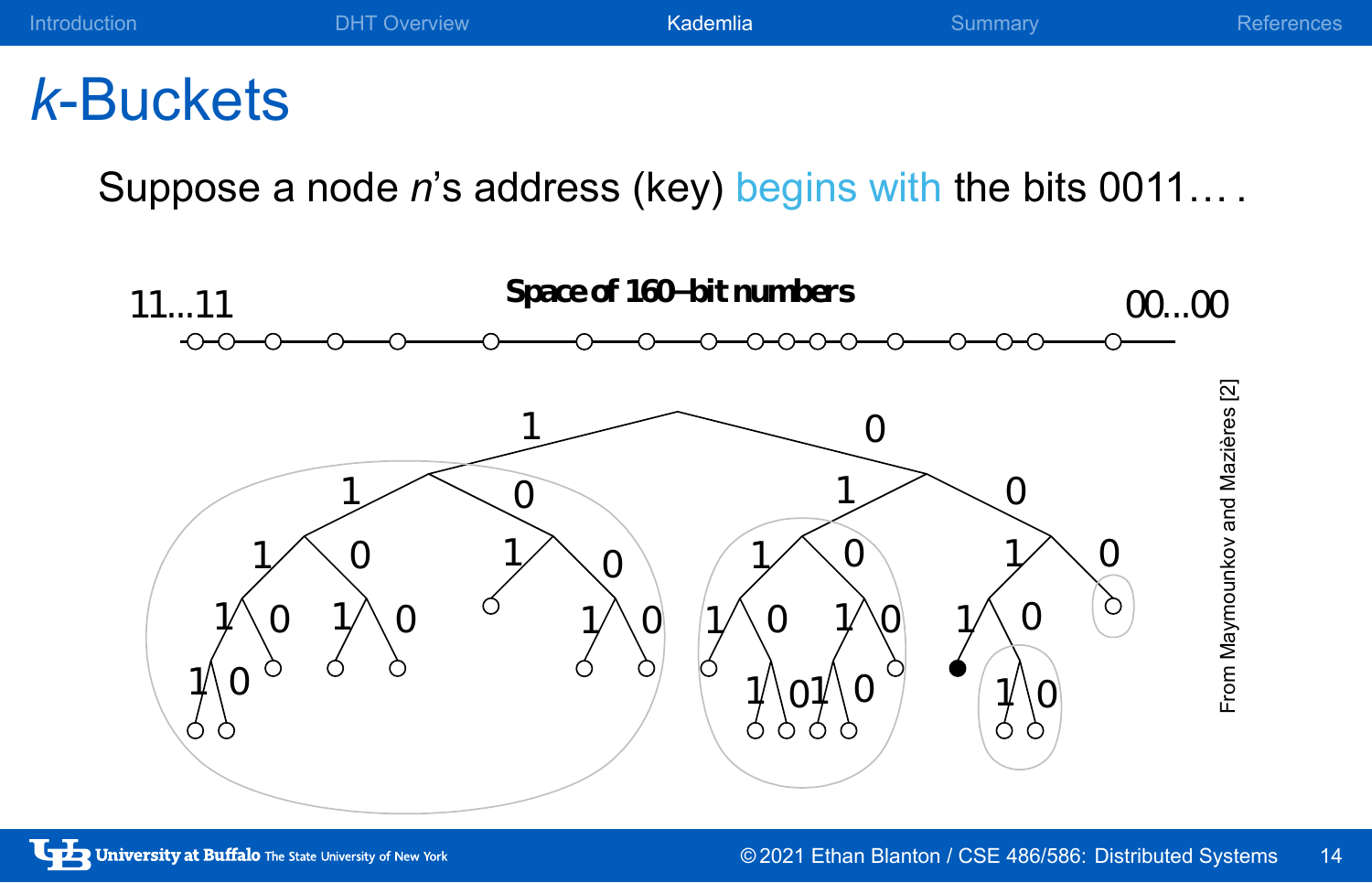

| <b>DHT Overview</b><br><b>Introduction</b><br>Kademlia<br><b>Summary</b><br><b>References</b> |  |
|-----------------------------------------------------------------------------------------------|--|
|-----------------------------------------------------------------------------------------------|--|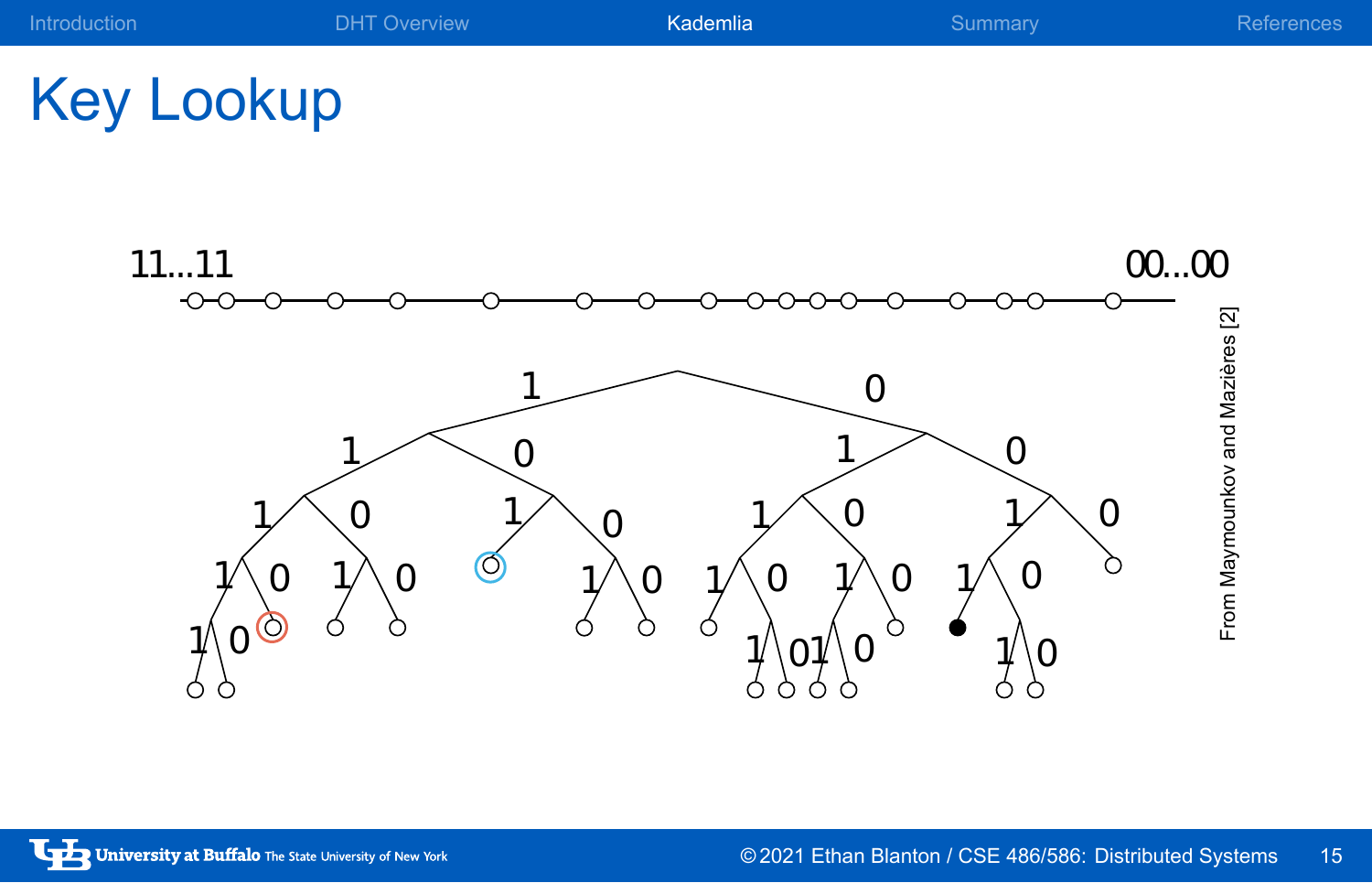

Introduction **Example 2018** DHT Overview **Kademlia Commary References**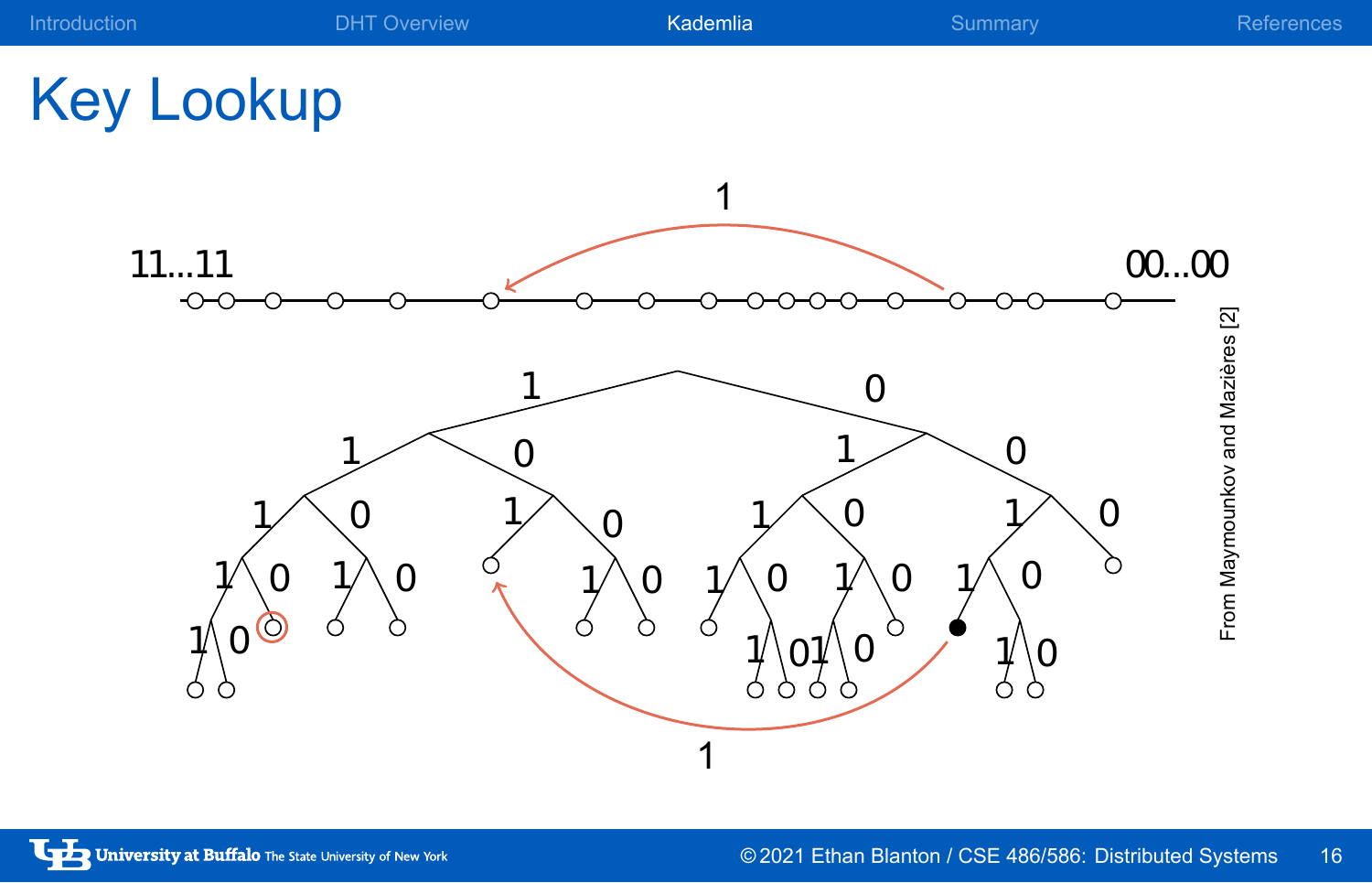

Introduction **Example 2018** DHT Overview **Kademlia Commary References**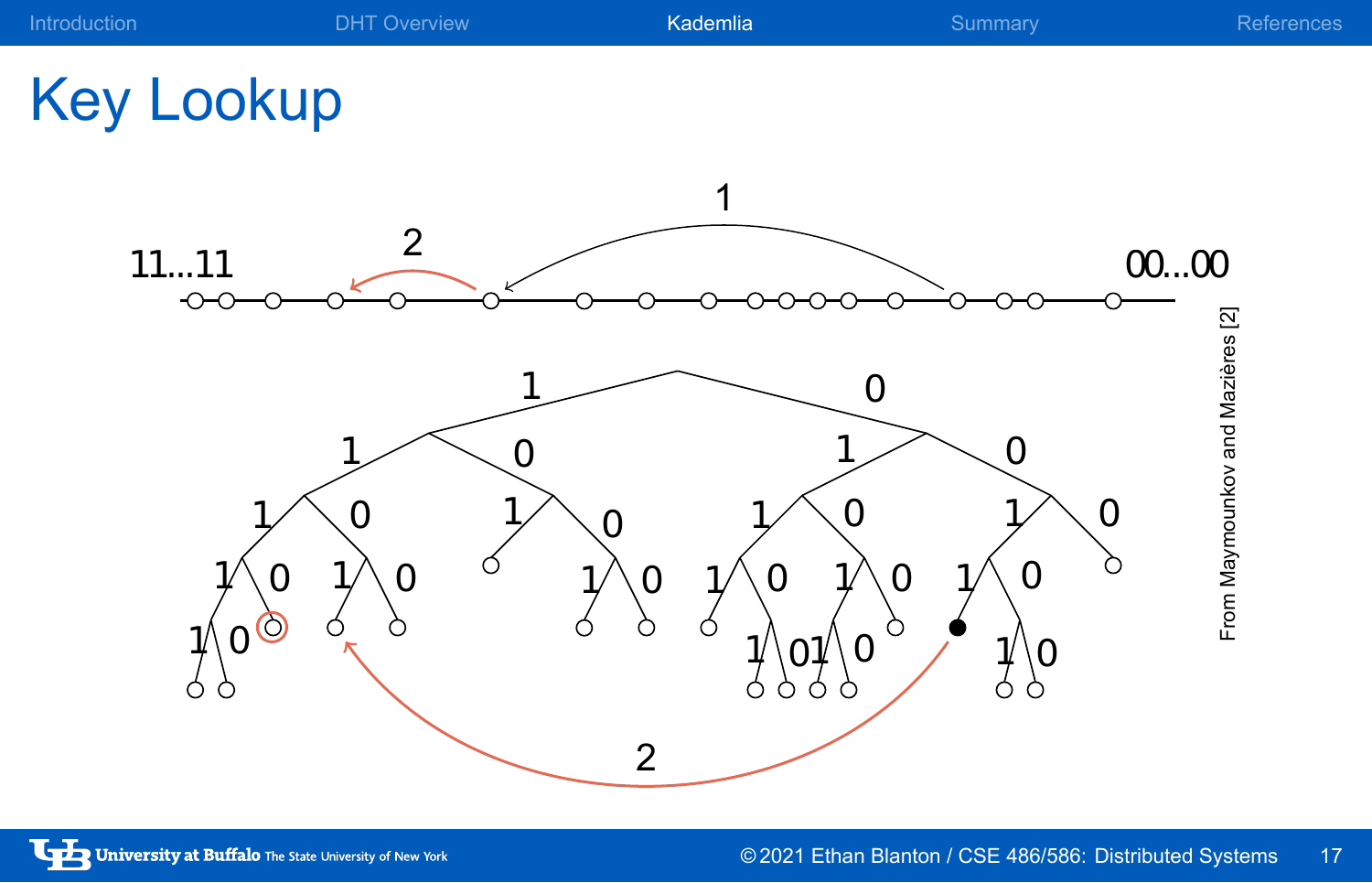

Introduction **Example 2018** DHT Overview **Kademlia Commary References**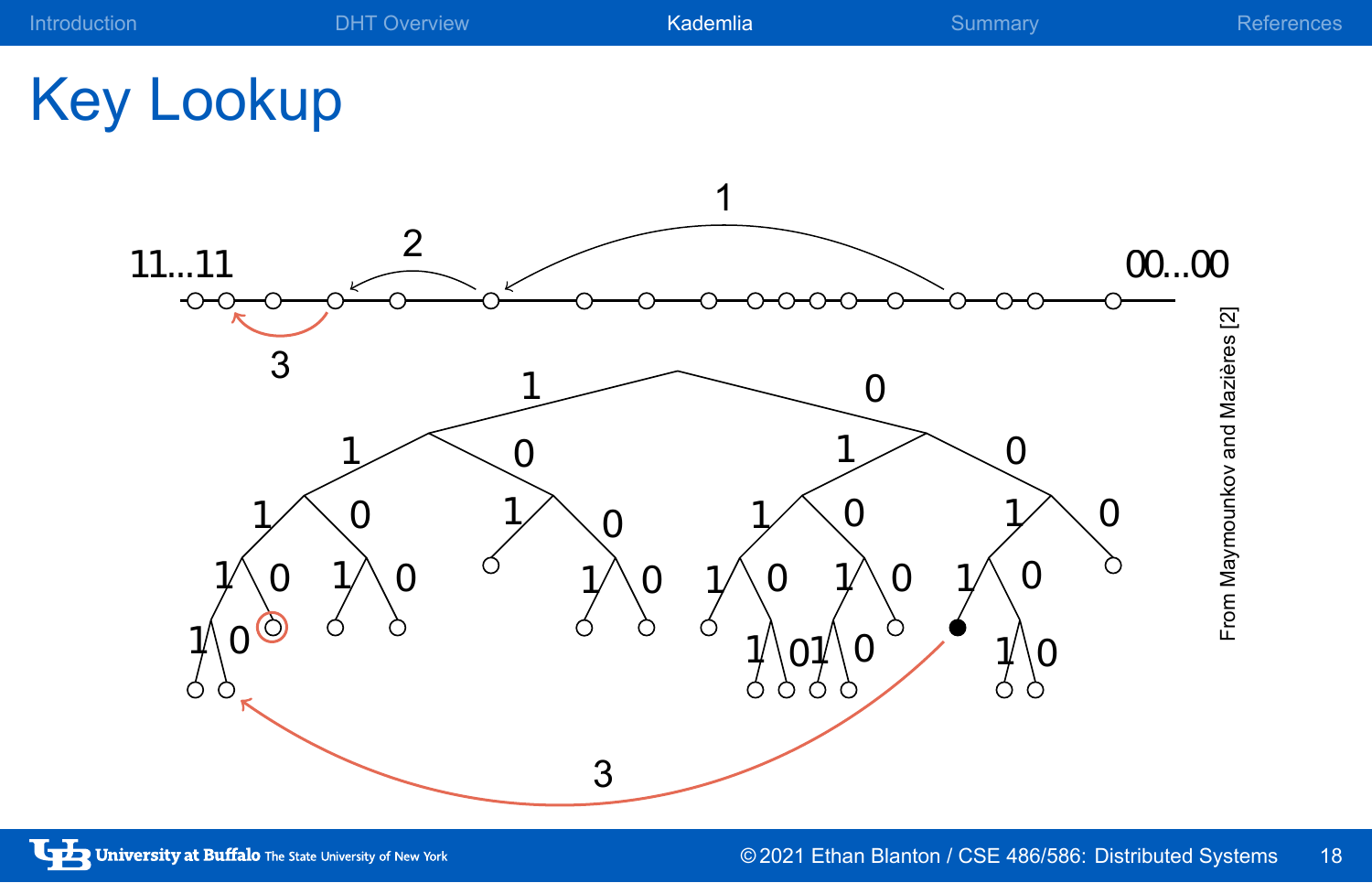

| <b>Introduction</b> | <b>DHT Overview</b> | Kademlia | Summary | <b>References</b> |
|---------------------|---------------------|----------|---------|-------------------|
|                     |                     |          |         |                   |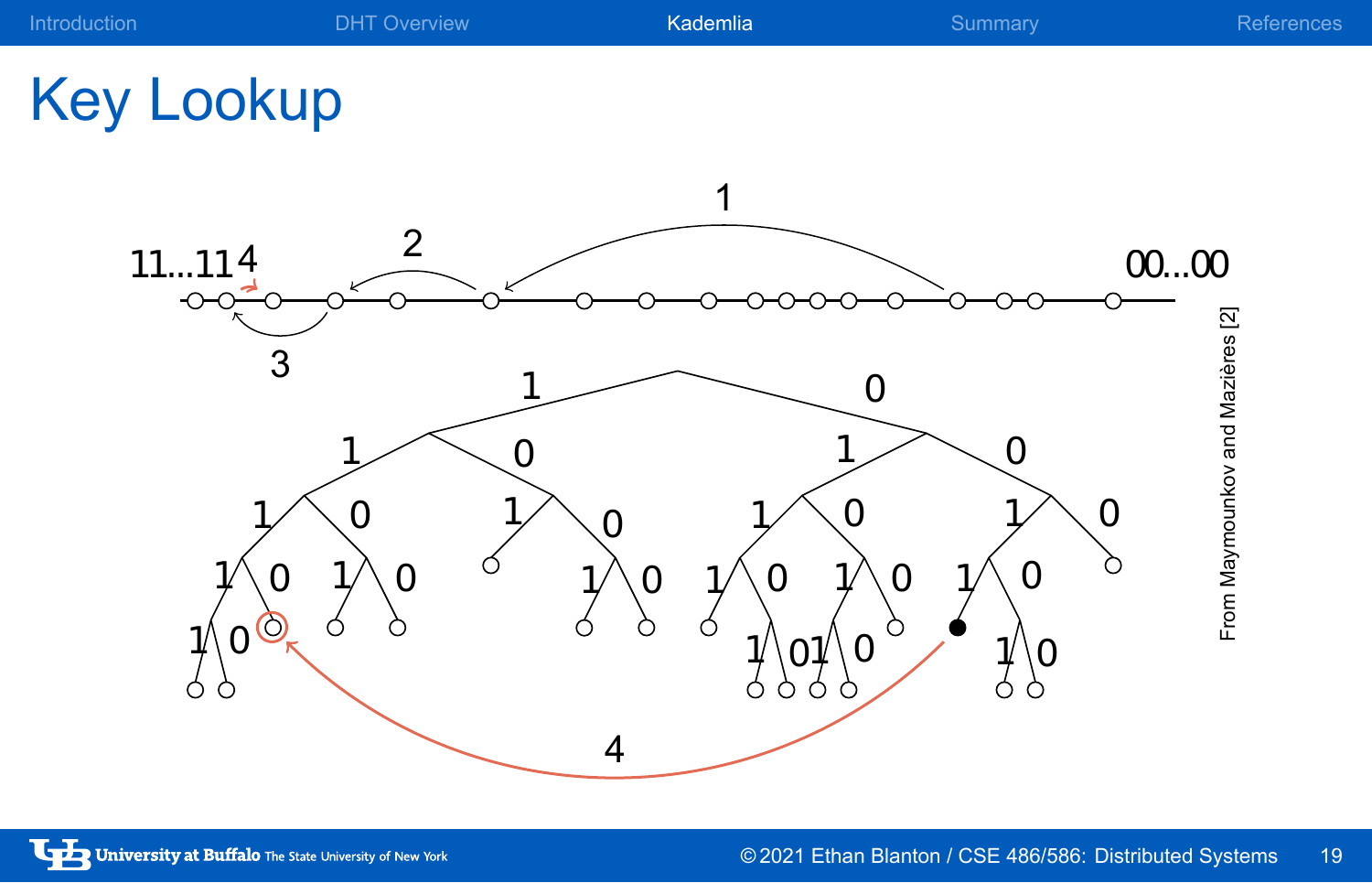# Joining the DHT

A node joins the DHT by:

- 1. Selecting its node address *n*
- 2. Contacting any node in the DHT to look up *n*
- 3. Inserting the nodes it finds into its *k*-buckets
- 4. Optionally selecting another node address and repeating

Introduction **CHT** Overview **Kademlia CHT** Overview **Kademlia** Summary References

Note that the first lookup will find its closest neighbor!

Nearby nodes store keys that belong to *n* as they discover *n*.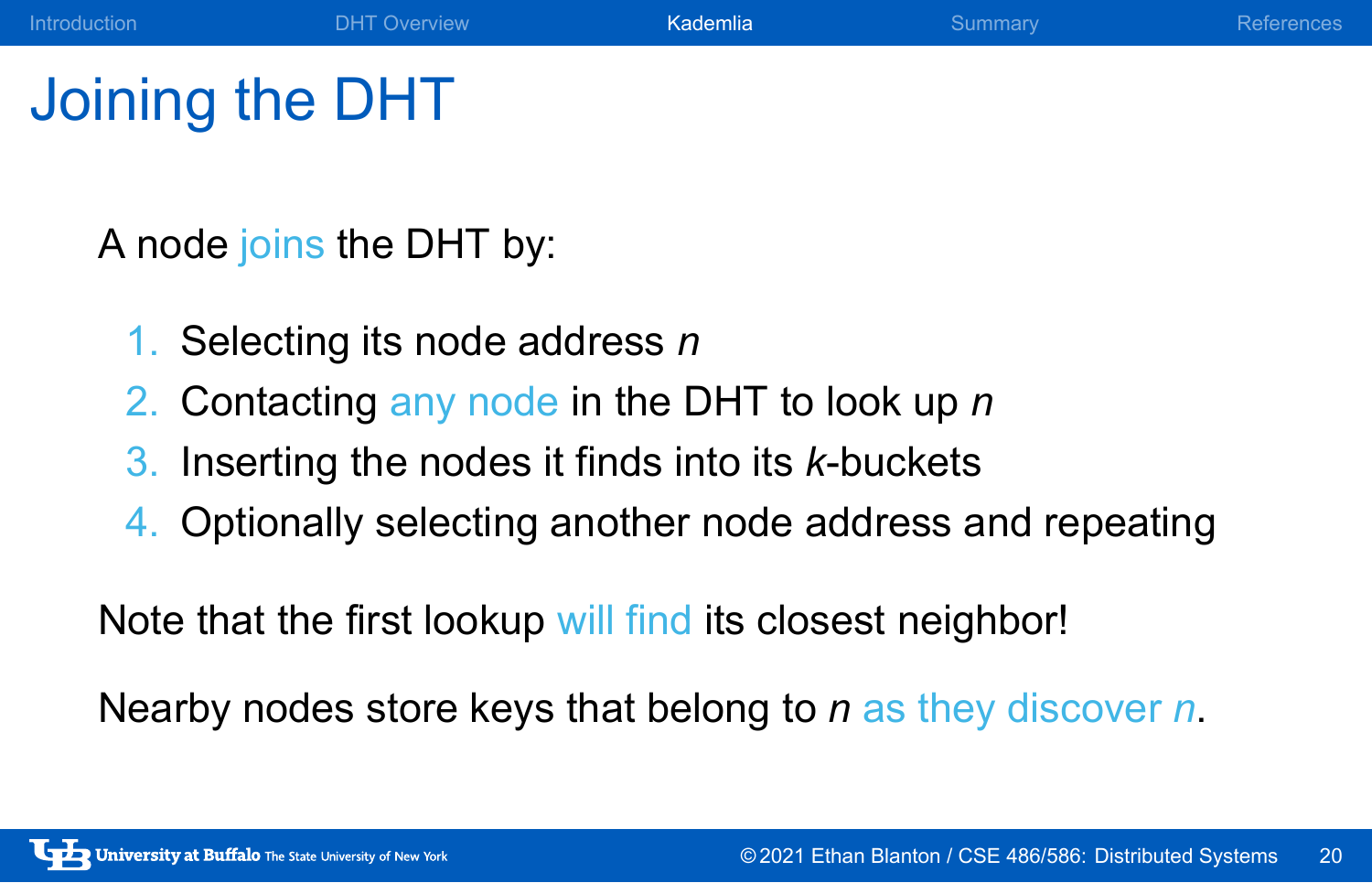### Introduction **DHT Overview Kademlia Commary References** References

# **Reliability**

Two parameters, *k* and *α*, configure Kademlia reliability.

Roughly speaking:

- **K** controls how resilient it is to churn
- $\blacksquare$  *α* controls how robust it is to adverserial nodes [1]

We'll look at these two tunables.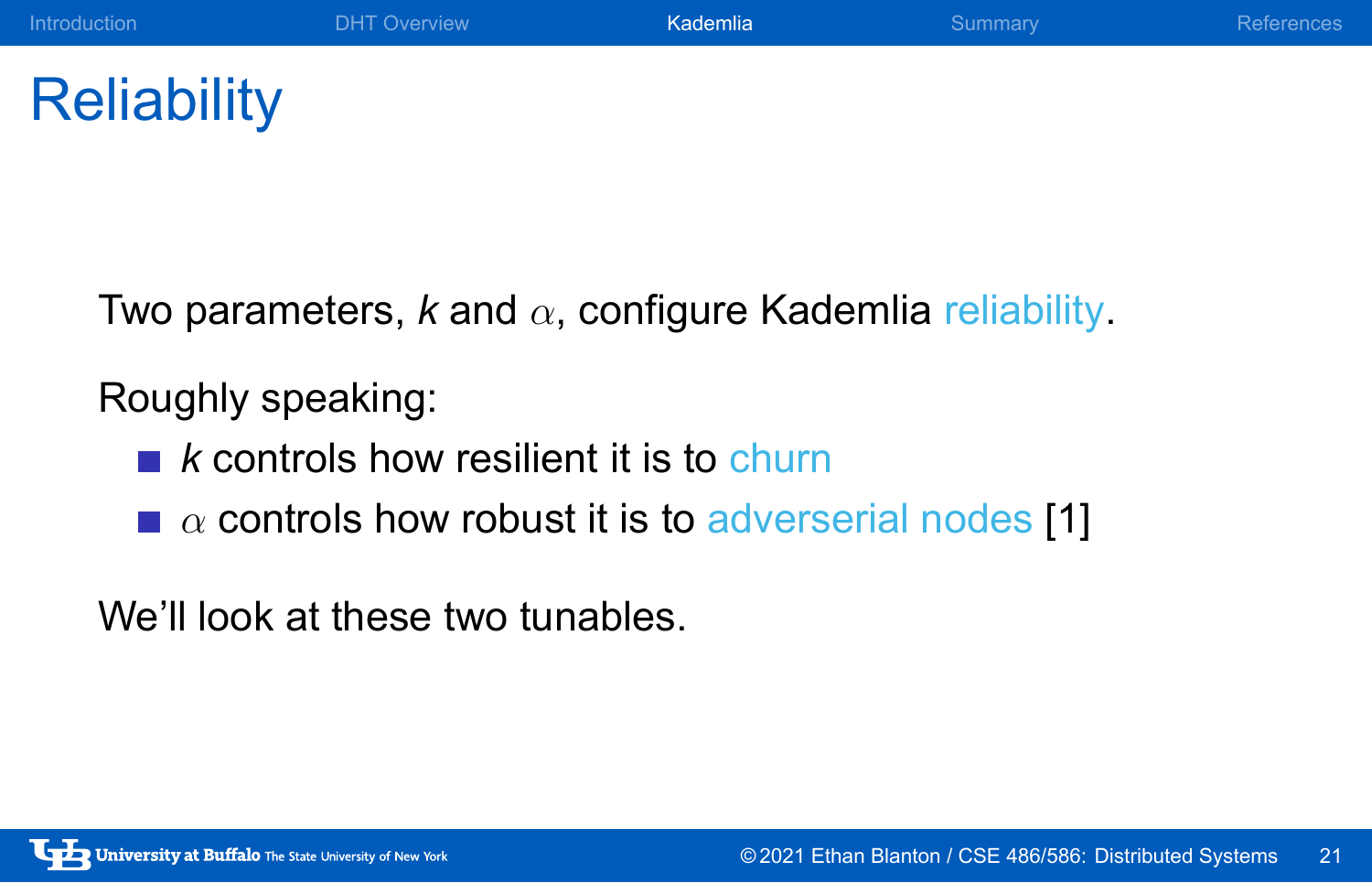# Understanding *k*

Every key, value pair is stored at the *k* closest nodes to the key. This means that *k* nodes can fail before a key is lost.

Introduction **DHT** Overview **Kademlia Commart Commart References** References

Every node stores *k* neighbors in the *k*-bucket at each fork of the routing tree.

This means that *k* nodes can fail before a branch is lost.

Therefore, increasing *k* means:

- Data storage is more robust
- More nodes can fail before routing slows down
- Storage costs go up
- Routing tables increase in size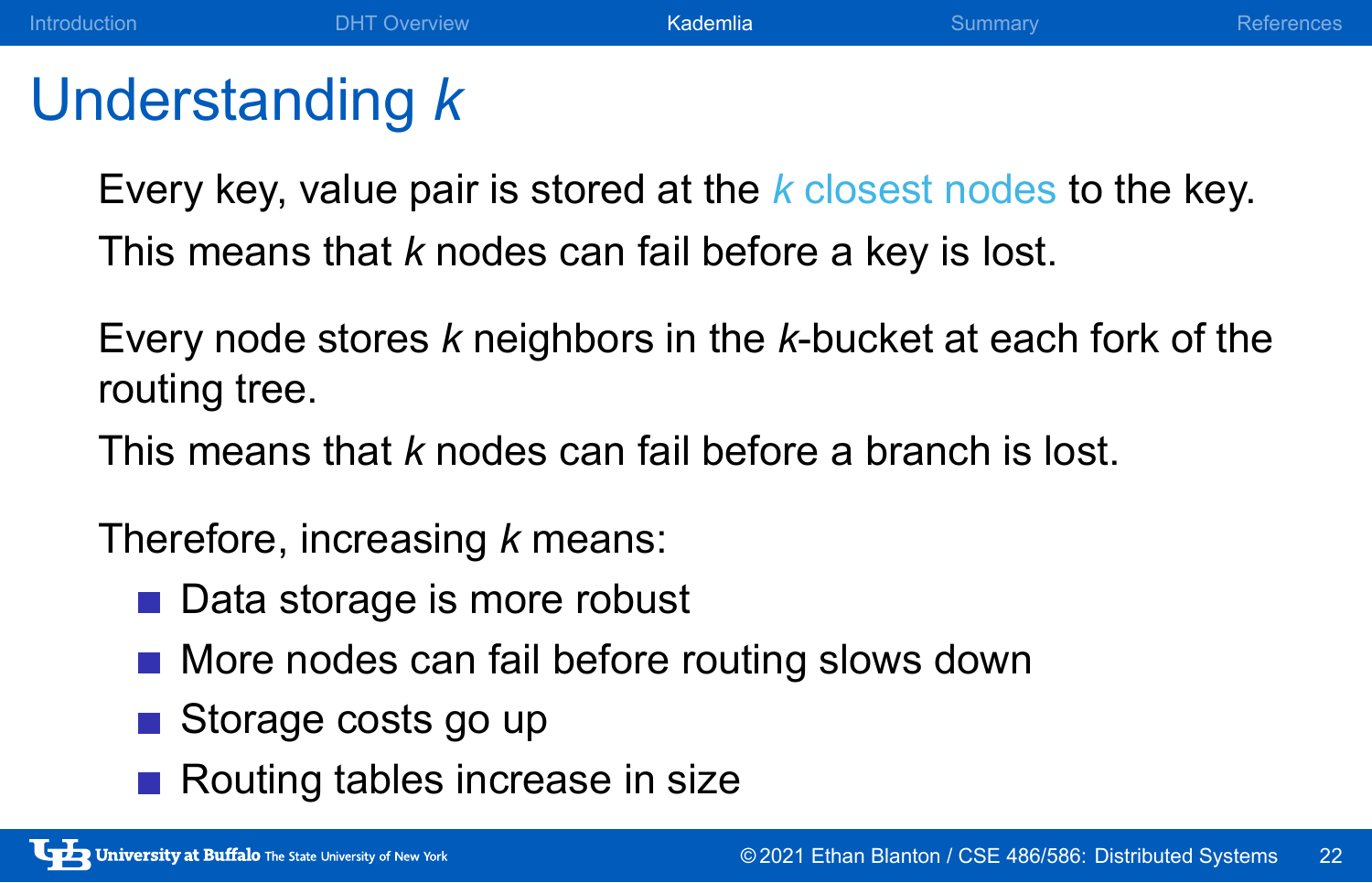# Understanding *α*

Find-Node or Find-Value is sent to *α* nodes at each iteration.

This means that:

*α −* 1 adverserial nodes can give incorrect answers and a key can still be found<sup>3</sup>.

Introduction **DHT** Overview **Kademlia CONSISTER Summary References** 

The fastest out of *α* responses can be used to start the next iteration of lookup.

Therefore, increasing *α* means:

- **More adverserial nodes can be present in the network**
- Communication costs go up
- **Lookup latency goes down**
- <sup>3</sup>This is a change in S/Kademlia [1]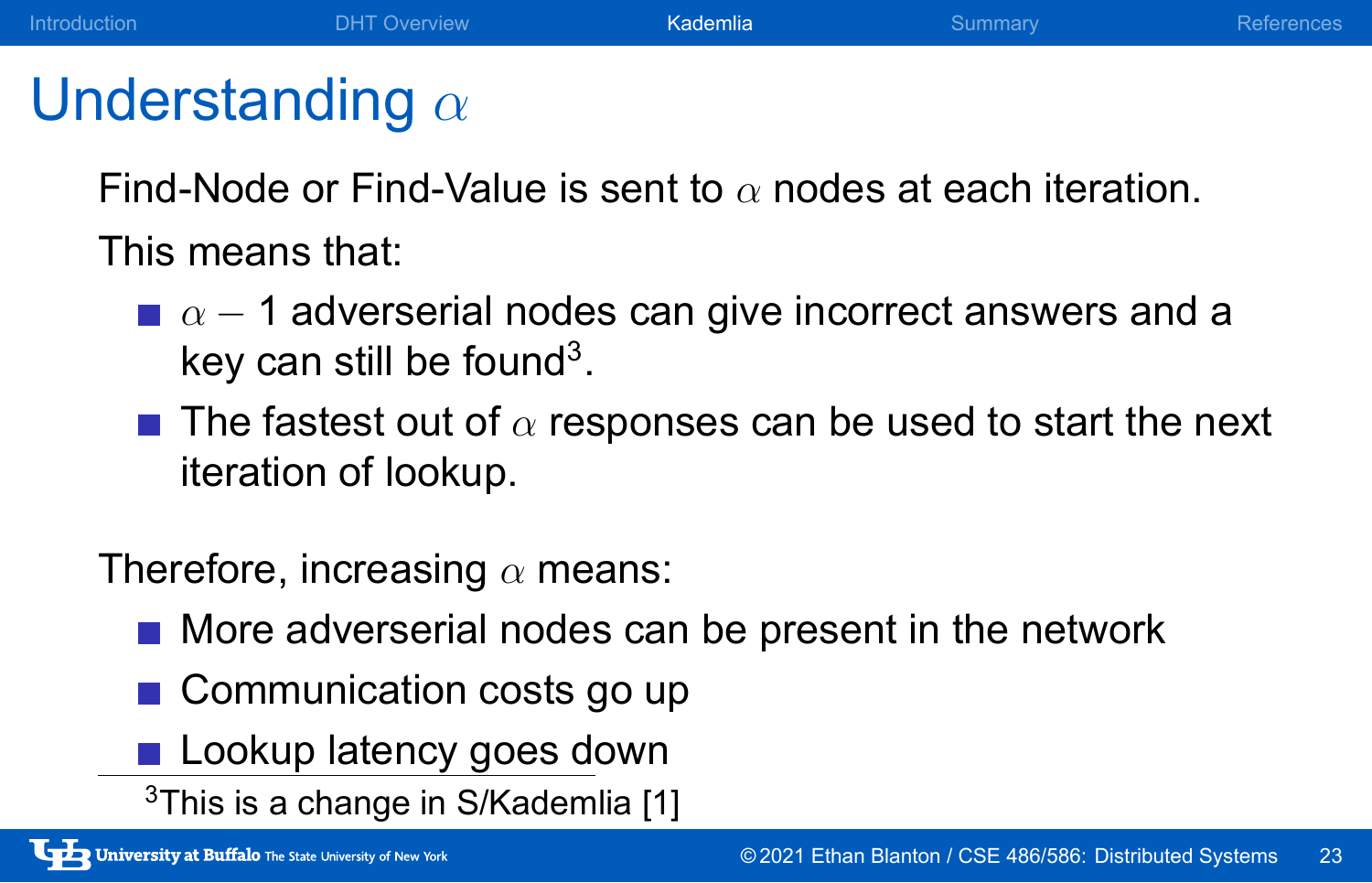# **Summary**

**Distributed hash tables use globally unique names to avoid** naming authorities

Introduction **DHT** Overview **Kademlia Commary References** 

- Names are often cryptographically secure hash values
- DHTs provide key-value lookups in *O*(log *n*) messages, where *n* is the size of the key space
- Kademlia is a DHT with desirable properties:
	- Robust to adverserial nodes
	- Deals well with churn
	- Self-maintaining structure
- Kademlia is used in large distributed systems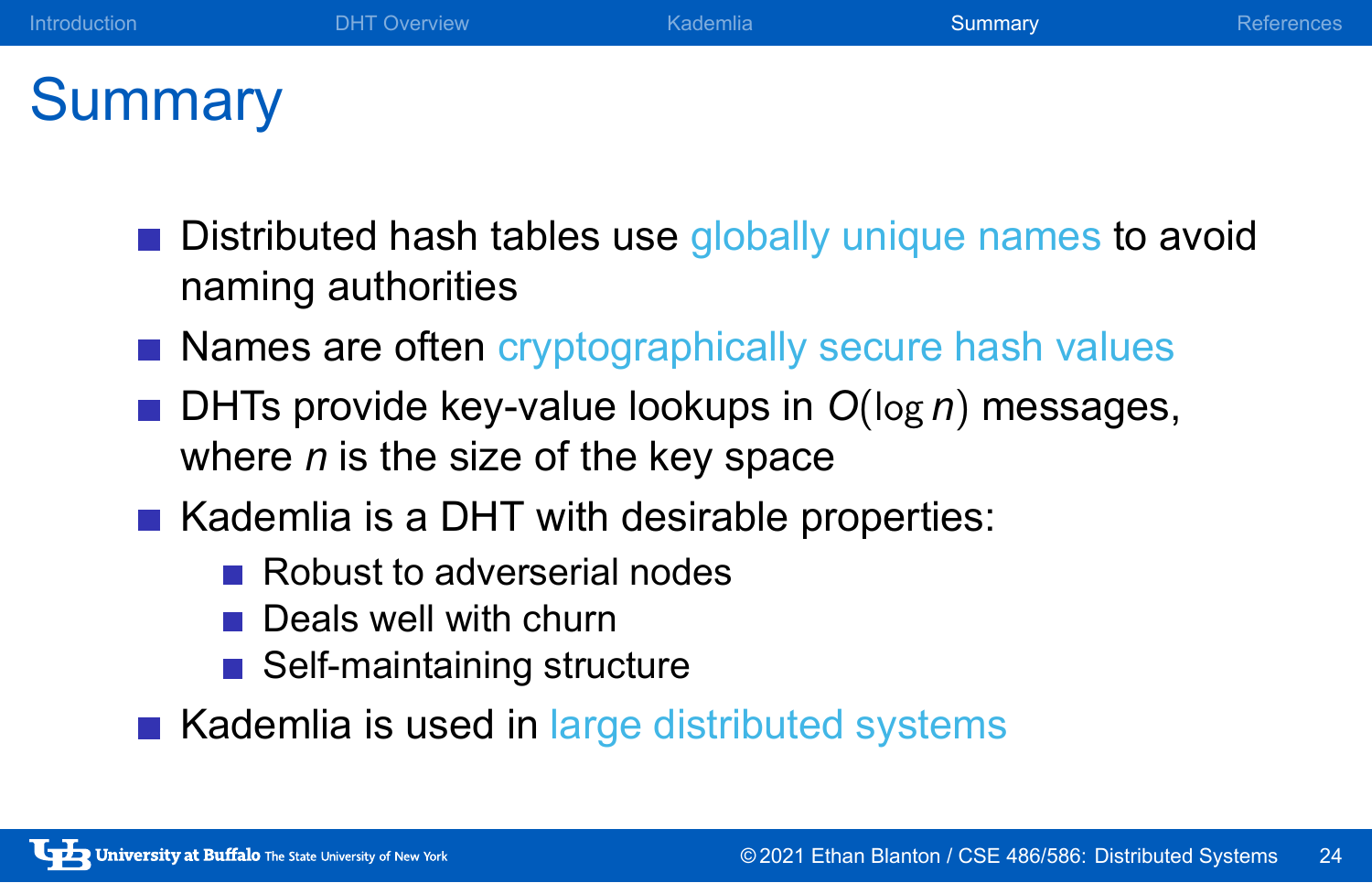### References I

### **Required Readings**

[2] Petar Maymounkov and David Mazières. "Kademlia: A Peer-to-peer Information System based on the XOR Metric". In: *Proceedings of the International Workshop on Peer-to-Peer Systems*. Mar. 2002, pp. 53–65. URL: https://pdos.csail.mit.edu/~petar/papers/maymounkov-kademlialncs.pdf.

Introduction **DHT Overview Kademlia** Communication **References** 

### **Recommended Readings**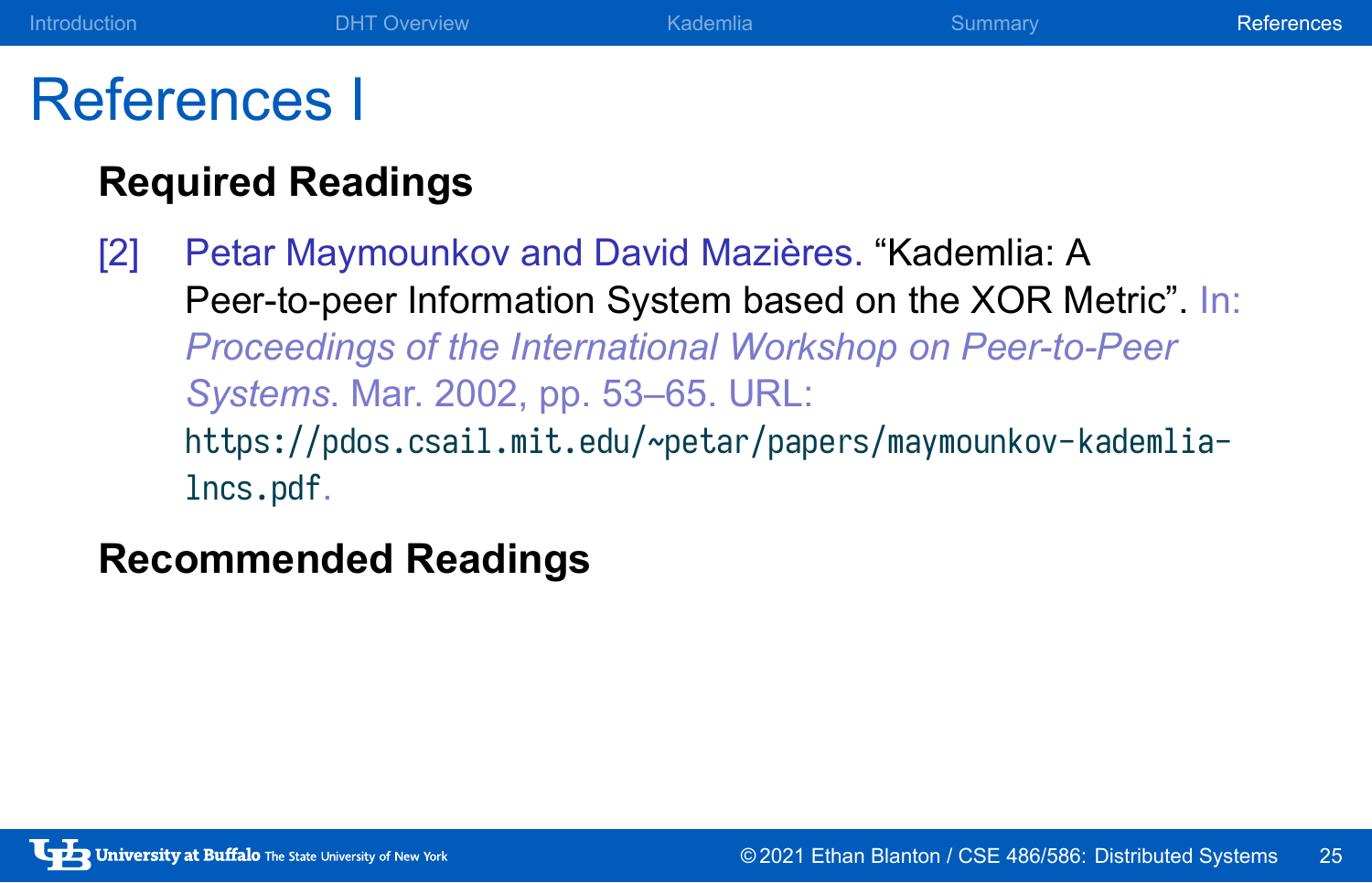### References II

[6] Ion Stoica et al. "Chord: A Scalable Peer-to-Peer Lookup Service for Internet Applications". In: *Proceedings of the ACM Special Interest Group on Data Communications*. Aug. 2001, pp. 149–160. URL: http://conferences.sigcomm.org/sigcomm/2001/p12-stoica.pdf.

Introduction **DHT Overview Summary References** Summary References

#### **Optional Readings**

[1] Ingmar Baumgart and Sebastien Mies. "S/Kademlia: A Practicable Approach towards Secure Key-Based Routing". In: *International Conference on Parallel and Distributed Systems*. Dec. 2007, pp. 1–8. DOI: 10.1109/ICPADS.2007.4447808. URL: https://search.lib.buffalo.edu/permalink/01SUNY\_BUF/12pkqkt/ cdi\_ieee\_primary\_4447808.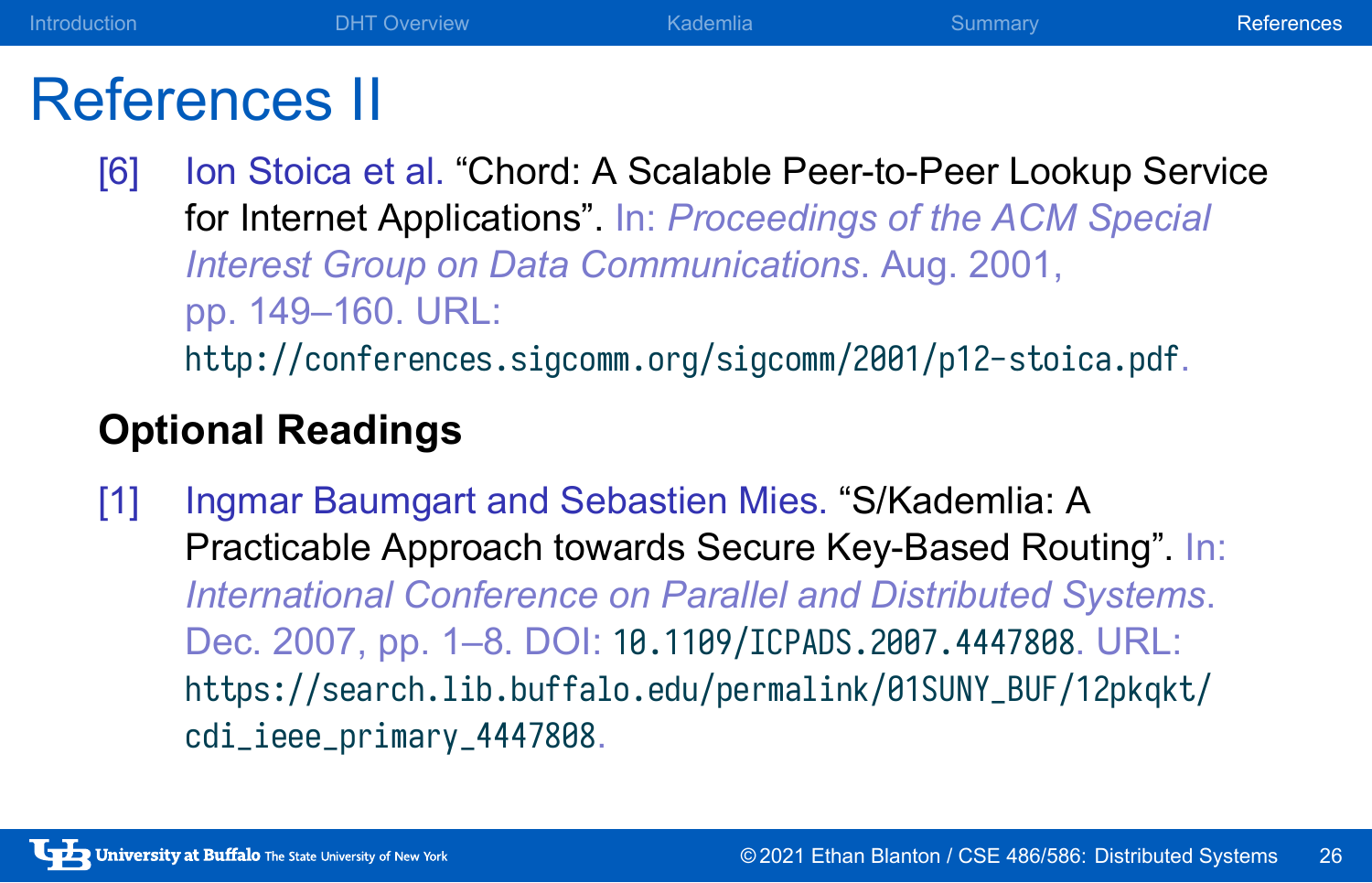### References III

[3] Sylvia Ratnasamy et al. "A Scalable Content-Addressable Network". In: *Proceedings of the ACM Special Interest Group on Data Communications*. Aug. 2001, pp. 161–172. URL: http://conferences.sigcomm.org/sigcomm/2001/p13-ratnasamy.pdf.

Introduction **DHT Overview Summary References** Summary References

[4] Antony Rowstron and Peter Druschel. "Pastry: Scalable, Decentralized Object Location, and Routing for Large-Scale Peer-to-Peer Systems". In: Lecture Notes in Computer Science (Nov. 2001), pp. 329–350. URL: https://search.lib.buffalo.edu/permalink/01SUNY\_BUF/12pkqkt/ cdi\_pascalfrancis\_primary\_14045913.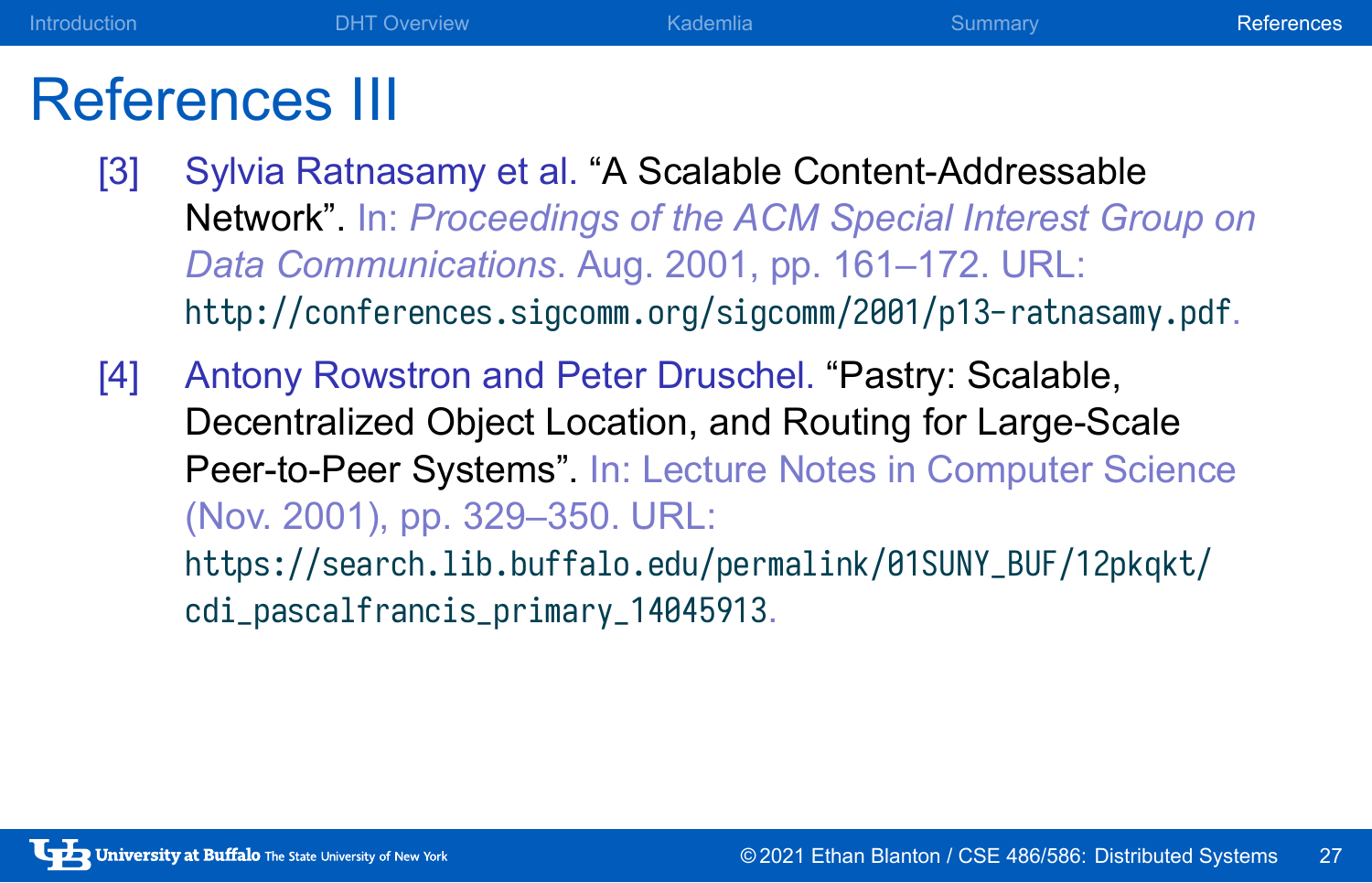# References IV

[5] *Secure Hash Standard (SHS)*. Tech. rep. FIPS PUB 180-4. National Institute of Standards and Technology, Aug. 2015. URL: http://dx.doi.org/10.6028/NIST.FIPS.180-4.

Introduction **CONT DESIGNATES CONTROVERSITY CONTROVERSITY** CONTROVERSITY References